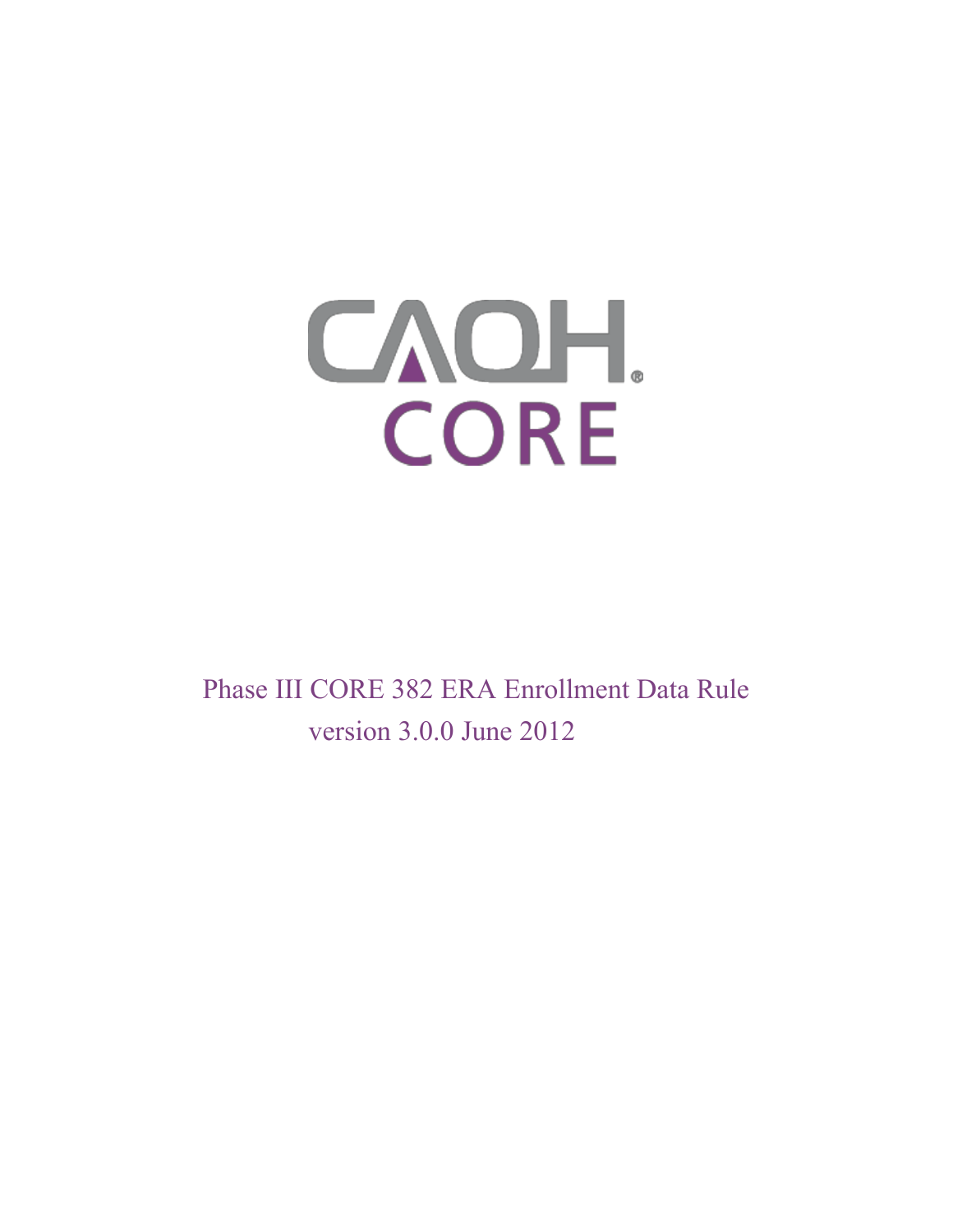# **Table of Contents**

| 1              |                                                                               |  |
|----------------|-------------------------------------------------------------------------------|--|
| 1.1            |                                                                               |  |
| $\overline{2}$ |                                                                               |  |
| 2.1            |                                                                               |  |
| 2.2            |                                                                               |  |
| 2.2.1          |                                                                               |  |
| 3              |                                                                               |  |
| 3.1            |                                                                               |  |
| 3.2            |                                                                               |  |
| 3.2.1          |                                                                               |  |
| 3.3            |                                                                               |  |
| 3.4            | CORE Process for Maintaining CORE-required Maximum ERA Enrollment Data Set 8  |  |
| 3.5            |                                                                               |  |
| 3.6            |                                                                               |  |
| 3.7            |                                                                               |  |
| 4              |                                                                               |  |
| 4.1            | Requirements for a Health Plan, its Agent or Vendors Offering ERA Enrollment9 |  |
| 4.2            |                                                                               |  |
| 4.3            |                                                                               |  |
| 4.3.1          |                                                                               |  |
| 4.3.2          |                                                                               |  |
| 4.4            | CORE Electronic Safe Harbor for ERA Enrollment to Occur Electronically 22     |  |
| 4.5            |                                                                               |  |
| 5              |                                                                               |  |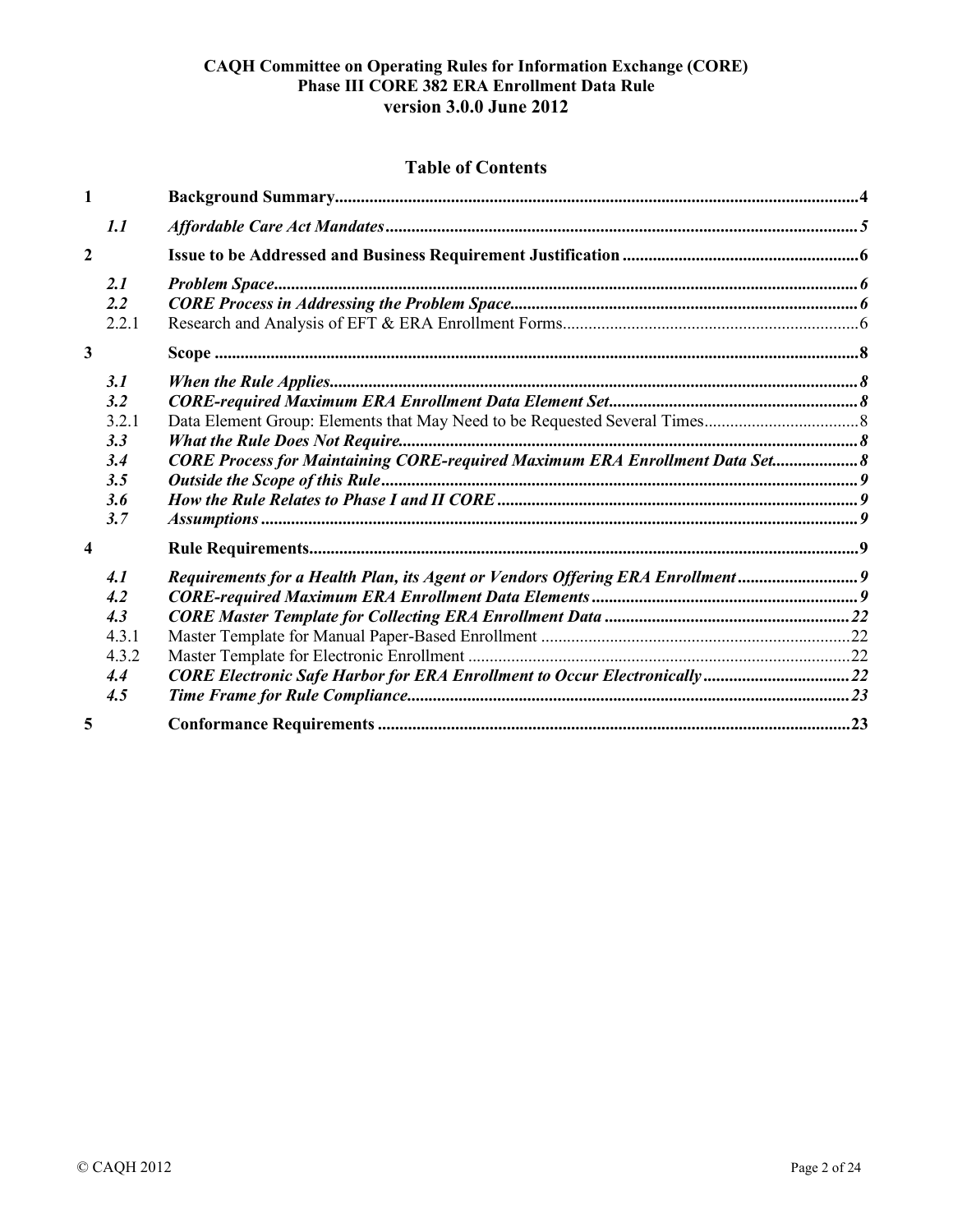# <span id="page-2-0"></span>**1 Background Summary**

In Phase III, CORE built on the Phase I and Phase II foundation by adding a range of operating rule requirements for both the HIPAA-adopted ASC X12 005010X221A1 Health Care Claim Payment/Advice (835) Technical Report Type 3 Implementation Guide and associated errata (hereafter v5010 X12 835) transaction, also known as the Electronic Remittance Advice (ERA), and the Electronic Funds Transfer (EFT) by addressing operating rules related to the NACHA ACH CCD plus Addenda Record (hereafter CCD+) and the X12 835 TR3 TRN Segment (hereafter the CCD+ and X12 835 TR3 TRN Segment together are the Healthcare EFT Standards<sup>1</sup>).

This set of operating rules includes the application of the Phase I and Phase II CORE infrastructure rules to the conduct of the v5010 X12 835 (Phase III CORE 350 Health Care Claim Payment/Advice (835) Infrastructure Rule Version 3.0.0) so a focus can be placed on improving the conduct and exchange of electronic claim advice data given these transactions can have a direct impact on a provider's revenue cycle management process. The Phase III CORE Rule Set also includes a Phase III CORE 370 EFT & ERA Reassociation (CCD+/835) Rule Version 3.0.0, which has identified the critical data elements for reassociating the payment and remittance advice when they travel separately. Working together, the CORE rules complement each other in order to reduce the current cost of today's paper-based transaction process and to move the industry to fully embracing a real-time, transparent electronic world.

Along with the ERA, the EFT or electronic payment made to the provider from the health plan furthers the automated processing of healthcare payments; paper checks and their manual processing are eliminated. In addition to the aforementioned rules, Phase III also includes a CORE EFT Enrollment Data Rule which builds upon the other Phase III CORE EFT-and ERA-related rules by addressing a key barrier to the use of EFT by providers – a cumbersome, and in many cases, incomplete EFT enrollment data set that doesn't speak to the electronic needs of the system – and further enables the automated processing of healthcare payments. This rule addresses similar challenges related to provider ERA enrollment.

Currently, healthcare providers or their agents<sup>2</sup> face significant challenges when enrolling to receive ERAs from a health plan including:

- A wide variety in data elements requested for enrollment
- Variety in the enrollment processes and approvals to receive the ERA
- Absence of critical elements that would address essential questions regarding provider preferences on payment options

Conversely, health plans are also challenged by the effort and resources required to enroll providers and maintain changes in provider information over time. As a result, some plans may prioritize converting high volume claim submitters to ERA over converting lower volume submitters, even though the low volume submitters may account for the vast majority of providers submitting claims.

Consistent and uniform operating rules enabling providers to quickly and efficiently enroll for ERA will help to mitigate:

- Complex and varied enrollment processes
- Variation in data elements requested for enrollment

<sup>&</sup>lt;sup>1</sup> The CCD+ and X12 835 TR3 TRN Segment are adopted together as the Federal Healthcare EFT Standards in [CMS-0024-IFC:](http://www.gpo.gov/fdsys/pkg/FR-2012-01-10/pdf/2012-132.pdf) Administrative Simplification: Adoption of Standards for Health Care Electronic Funds Transfers (EFTs) and Remittance Advice, 01/10/12.

<sup>&</sup>lt;sup>2</sup> One who agrees and is authorized to act on behalf of another, a principal, to legally bind an individual in particular business transactions with third parties pursuant to an agency relationship. Source: West's Encyclopedia of American Law, edition 2. Copyright 2008 The Gale Group, Inc. All rights reserved.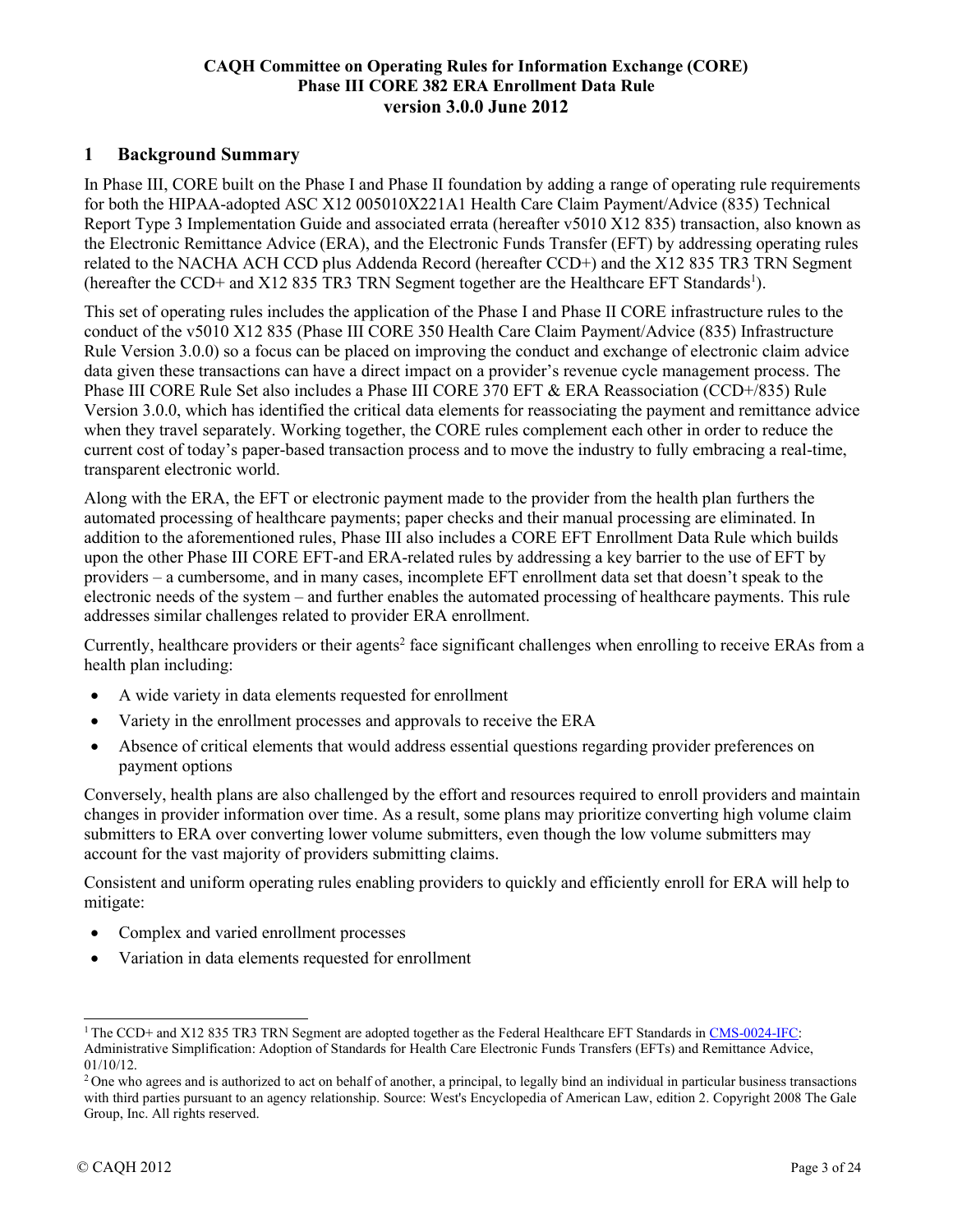- Lack of electronic access to enrollments
- Missing requests for critical elements that help address system-wide automation

And provide for:

- Less staff time spent on phone calls and websites
- Increased ability to conduct targeted follow-up with health plans
- Broader adoption of ERA by providers
- An ability to ensure the enrollment process is coordinated with the next steps in payment process

## <span id="page-3-0"></span>*1.1 Affordable Care Act Mandates*

This rule is part of a set of rules that addresses a request from the National Committee on Vital and Health Statistics (NCVHS) for fully vetted CAQH CORE Operating Rules for the EFT and ERA transactions; the NCVHS request was made in response to NCVHS' role in Section 1104 of the Affordable Care Act (ACA).

Section 1104 of the ACA contains an industry mandate for the use of operating rules to support implementation of the HIPAA standards. Using successful, yet voluntary, national industry efforts as a guide, Section 1104 defines operating rules as a tool that will build upon existing healthcare transaction standards. The legislation outlines three sets of healthcare industry operating rules to be approved by the Department of Health and Human Services (HHS) and then implemented by the industry, the second set of which are those for EFT and ERA.<sup>3</sup> The ACA requires HHS to adopt a set of operating rules for both of these transactions by July 2012. In a letter dated  $03/23/11$ ,<sup>4</sup> NCVHS recommended that the Secretary "name CAOH CORE in collaboration with NACHA – The Electronic Payments Association as the candidate authoring entity for operating rules for all health care EFT and ERA transactions..."

Section 1104 of the ACA also adds the EFT transaction to the list of electronic health care transactions for which the HHS Secretary must adopt a standard under HIPAA. The section requires the EFT transaction standard be adopted by 01/01/12, in a manner ensuring that it is effective by 01/01/14. In January 2012, HHS issued an Interim Final Rule with Comment  $(IFC)^5$  adopting the CCD+ and the X12 835 TR3 TRN Segment<sup>6</sup> as the Healthcare EFT Standards. These standards must be used for electronic claims payment initiation by all health plans that conduct healthcare EFT.

<sup>&</sup>lt;sup>3</sup> The first set of operating rules under ACA Section 1104 applies to eligibility and claim status transactions with an adoption date of  $07/01/11$  and effective date of  $01/01/13$ ; the third set of operating rules applies to healthcare claims or equivalent encounter information transactions, enrollment and disenrollment in a health plan, health plan premium payments and referral, certification and authorization with an adoption date of 07/01/14 and effective date of 01/01/16.

<sup>&</sup>lt;sup>4</sup> NCVH[S Letter to the Secretary](http://www.ncvhs.hhs.gov/110323lt.pdf) - Affordable Care Act (ACA), Administrative Simplification: Recommendation for entity to submit proposed operating rules to support the Standards for Health Care Electronic Funds Transfers and Health Care Payment and Remittance Advice 03/23/11.

[<sup>5</sup> CMS-0024-IFC: A](http://www.gpo.gov/fdsys/pkg/FR-2012-01-10/pdf/2012-132.pdf)dministrative Simplification: Adoption of Standards for Health Care Electronic Funds Transfers (EFTs) and Remittance Advice, 01/10/12.

<sup>6</sup> The IFC requires health plans to input the X12 835 TR3 TRN Segment into the Addenda Record of the CCD+; specifically, the X12 835 TR3 TRN Segment must be placed in Field 3 of the Addenda Entry Record (''7 Record'') of a CCD+.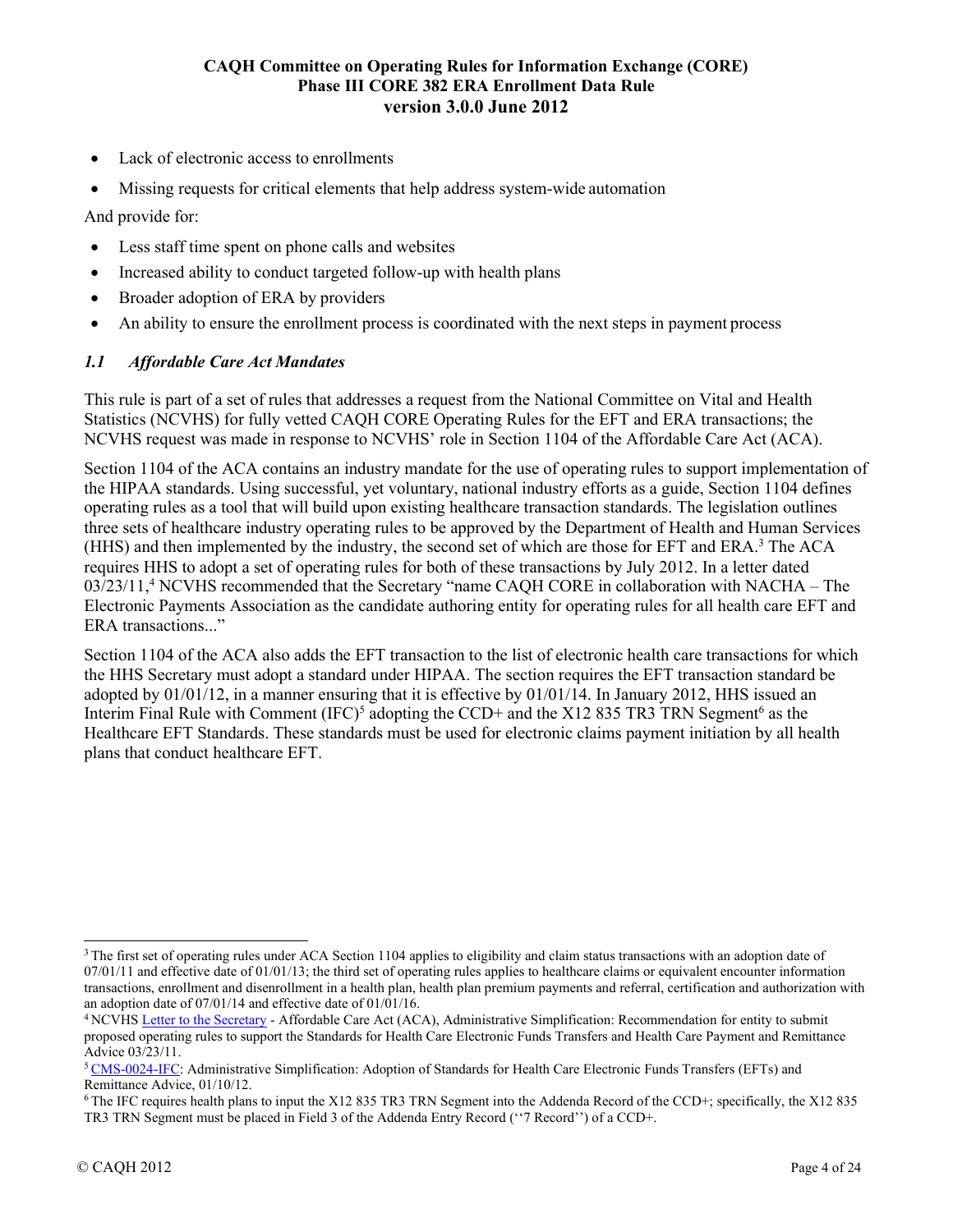# <span id="page-4-0"></span>**2 Issue to be Addressed and Business Requirement Justification**

It is a challenge for each provider, whether large or small, to complete enrollment and maintain changes in their information for ERA uniquely with each payer. It is equally challenging for each payer to collect and implement identification and other information from every provider for ERA – moreover, common lessons learned on necessary requests to streamline the process are not being identified due to all this variation. Providers seeking to enroll for ERA often face different enrollment formats and requirements. For many providers the enrollment process is cumbersome and time-consuming.

## <span id="page-4-1"></span>*2.1 Problem Space*

CORE EFT & ERA Subgroup Participant surveys and discussion have identified significant barriers to achieving industry-wide rapid adoption of EFT and ERA; much of these findings have been reiterated by CAQH CORE and NACHA research as well as research by other industry efforts. One of the key barriers identified is the challenge faced by providers due to the variances in the processes and data elements requested when enrolling in ERA with a health plan.

Due to the variations across health plans in the data elements requested, providers manually process enrollment forms for each plan to which they bill claims and from which they wish to receive an ERA. This results in unnecessary manual processing of multiple forms requesting a range of information – not necessarily the same – as noted by research findings – and, in the case when it is the same, often using a wide variety of data terminology for the same semantic concept (i.e., "Provider" vs. "Name").

This inconsistent terminology for the same data element during ERA enrollment can cause confusion and incorrect data to be entered during the enrollment process resulting in further delays as manual processes are used to clarify the inaccurate data – telephone calls, faxes, emails and original enrollment documents are returned to the provider for review, correction and resubmission to the health plan.

The manual and time-consuming process required by many of the current enrollment processes today and the variety of enrollment forms and data requirements cost the industry time and money – and, in many cases, does not address the key items that are needed to use the ERA enrollment information to fully automate both claims payment and remittance advice posting processes. As a consequence, providers are often reluctant to implement ERA with many health plans, particularly those plans that have seemingly difficult or extensive requirements for enrollment.7 It is well understood that ERA enrollment is not the only challenge with regard to provider adoption of ERA; however, it is one of the pieces of the puzzle and thus does need to be addressed, especially given the significant challenges that the other Phase III CORE Rules are working to improve.

### <span id="page-4-2"></span>*2.2 CORE Process in Addressing the Problem Space*

To address the Problem Space associated with ERA enrollment, the CORE EFT & ERA Subgroup and its Work Group conducted a series of surveys, numerous Subgroup discussions and significant review of industry ERA enrollment forms and research related to existing industry initiatives (e.g., Workgroup for Electronic Data Interchange [WEDI], etc.) to inform development of this Phase III CORE Rule.

### <span id="page-4-3"></span>**2.2.1 Research and Analysis of EFT & ERA Enrollment Forms**

The CORE EFT & ERA Subgroup completed a number of research steps to determine a set of data elements to serve as a maximum data requirement for ERA enrollment. These key research steps included:

<sup>7</sup> CAQH CORE/NACHA White Paper: Adoption of EFT and ERA by Health Plans and Providers: A White Paper Identifying Business Issues and Recommendations for Operating Rules (2011)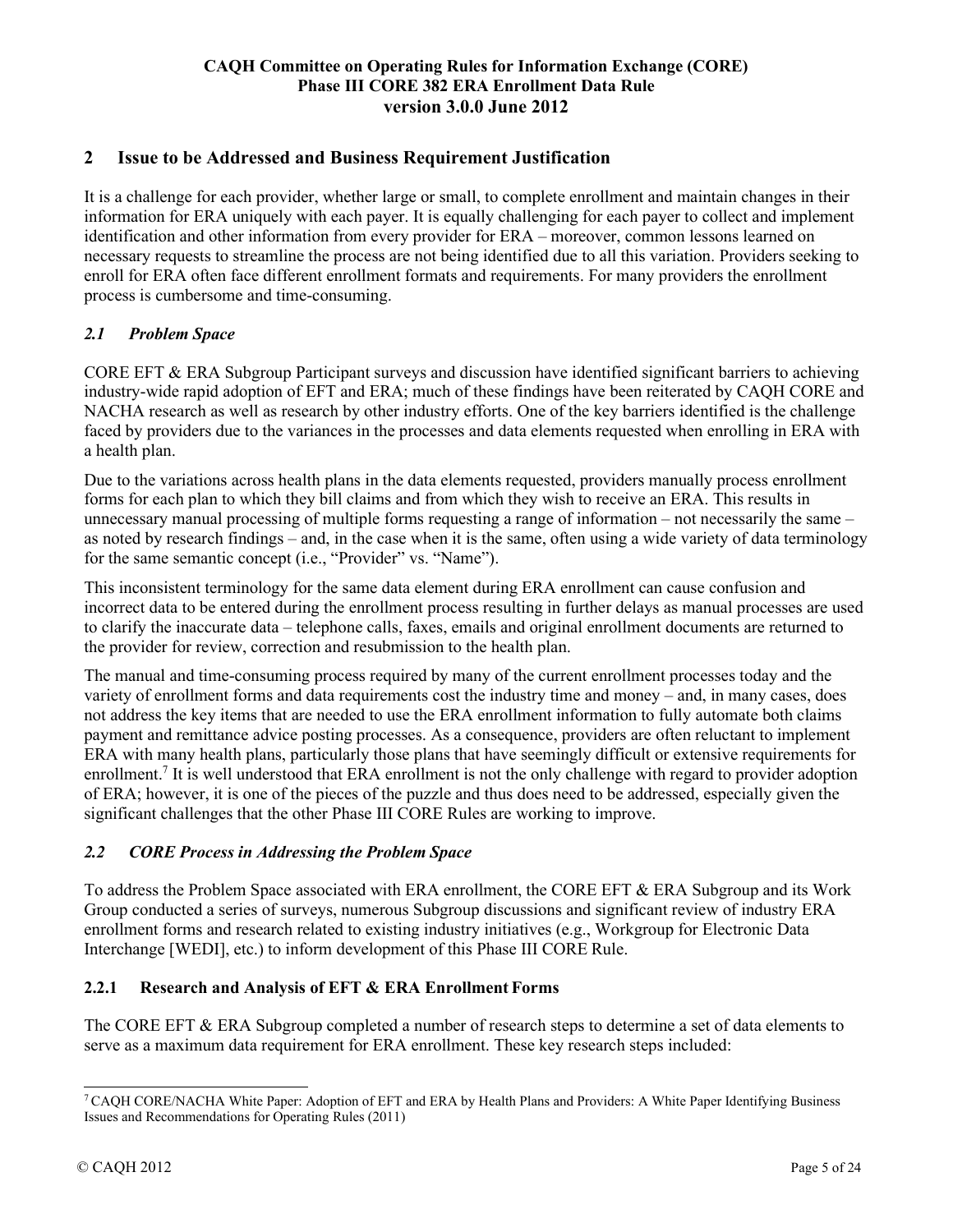- Created source list for representative sample of ERA enrollment forms
- Using source list, obtained a representative sample of approximately 45 enrollment forms from eight key industry sectors (National Plans, Regional Plans, State Medicaid, Medicare, Clearinghouses, Worker's Compensation, Employer Owned [including Provider Owned], Third-Party Administrators)
- Identified frequency of data elements and key semantic concepts across source list enrollment forms and elements needing clarity; considered data elements utilized by external resources, e.g., the U.S. Postal Service, *NACHA Operating Rules*, etc.
- Using direct research findings and indirect sources (i.e., related white papers by WEDI, etc.), created a list of required data elements with definitions and other rule requirements using agreed-upon evaluation criteria
- Outlined the essential elements needed to address provider preferences and electronic transaction needs

CAQH CORE conducted substantial analysis to compare ERA enrollment forms from across the industry and follow-up with specific industry sectors such as pharmacy. Using Subgroup-approved evaluation criteria, a set of universally necessary ERA enrollment data elements was identified by the CORE Participants as well as the detailed Rule Requirements around these ERA enrollment data elements. The CORE Participants agreed that these data elements represented the *maximum* set of data elements required for successful ERA enrollment. Therefore, this Phase III CORE Rule addresses the maximum set of data elements required for providers enrolling for receipt of the ERA from a health plan.

# *2.2.1.1 Evaluation Criteria to Identify Required ERA Enrollment Data Elements*

The following evaluation criteria were used by the Subgroup to identify the list of required ERA enrollment data elements using direct (e.g., ERA enrollment forms utilized by health plans and vendors) and indirect (e.g., white papers that address the topic of standardization of ERA enrollment) sources:

- Quantitative findings of research, e.g.,
	- Include data elements that are frequently included across direct and indirect sources (e.g., elements included in 65% or more of all enrollment forms or research)
	- For data elements that have different terms used for the same semantic concept, e.g., meaning/intent, select one term for each data element (i.e., term selected would be used on 65% of forms; e.g., "Provider" vs. "Name")
- Qualitative discussions for elements that are unclear in the quantitative findings, but are directly relatedto agreed upon CORE EFT & ERA Subgroup high priority goals
	- Identified strong business need to streamline the collection of data elements (e.g.,Taxpayer Identification Number [TIN] vs. National Provider Identifier [NPI] numbers)
	- Essential data for populating the Healthcare EFT Standards and the v5010 X12 835
	- Balance between time and resources (cost) to provide enrollment data versus necessity (benefit)to procure data element
	- Consistent with CORE Guiding Principles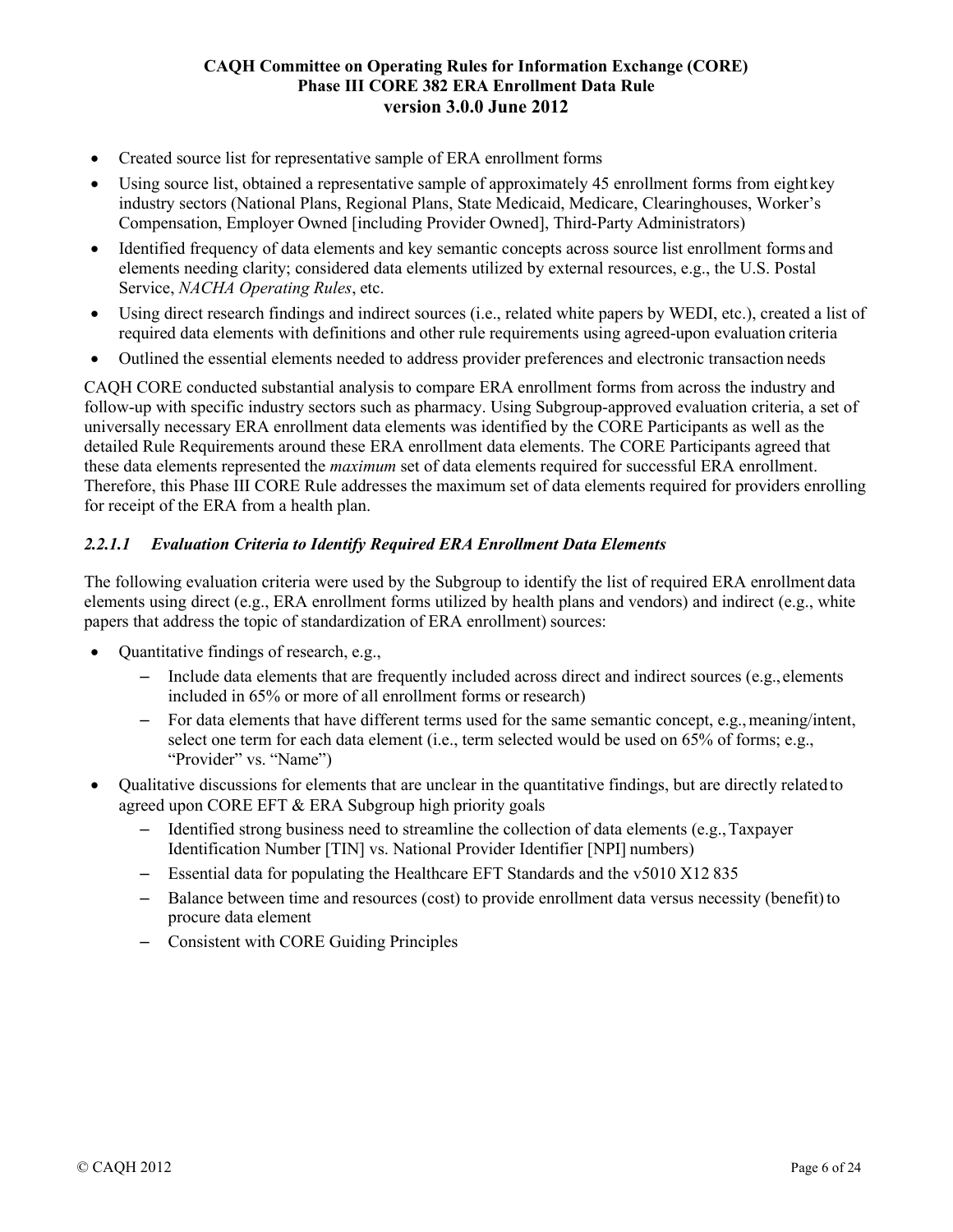# <span id="page-6-0"></span>**3 Scope**

### <span id="page-6-1"></span>*3.1 When the Rule Applies*

This rule applies when a health plan or its agent is enrolling a healthcare provider (or its agent) for the purpose of engaging in the receipt by the provider of the claim payment remittance advice electronically (ERA) from a health plan.

### <span id="page-6-2"></span>*3.2 CORE-required Maximum ERA Enrollment Data Element Set*

The data elements identified in Table 4.2-1 in §4.2 are the maximum number of data elements that a health plan or its agent may require a healthcare provider or its agent to submit to the health plan for the purpose of engaging in receipt by the provider of the claim payment remittance advice electronically (ERA) from a health plan.

The enrollment data elements in Table 4.2-1 represent a "controlled vocabulary" as a means to provide a common, uniform and consistent way for health plans to collect and organize data for subsequent collection and use. A controlled vocabulary reduces ambiguity inherent in normal human languages (where the same concept can be given different names), ensures consistency and is potentially a crucial enabler of semantic interoperability. The CORE-required Maximum ERA Enrollment Data Set (i.e., a controlled vocabulary) mandates the use of predefined and authorized terms that have been preselected by CORE Participants.

## <span id="page-6-3"></span>**3.2.1 Data Element Group: Elements that May Need to be Requested Several Times**

Several of the data elements in Table 4.2-1 can be logically related where each single discrete data element can form a larger grouping or a set of data elements that are logically related, e.g., a provider contact name and a contact number are typically requested together, or should be. Such logical Data Element Groups are shown in Table 4.2-1 by assigning a Data Element Group identifier (e.g., DEG1, DEG2, etc.) to the discrete data element included in the set of logically related data elements.

There are ten of these Data Element Groups (DEGs); each represents a set of data elements that may need to be collected more than once for a specific context (e.g., multiple provider contacts). Examples of the DEGs are: Provider's Agent Name and Address. Multiple uses of the same Data Element Group to collect the same data for another context are allowed by this rule and do not constitute a non-conforming use of the CORE-required Maximum ERA Enrollment Data Set.

### <span id="page-6-4"></span>*3.3 What the Rule Does Not Require*

This rule does not require any health plan to:

- Engage in the process of paying for healthcare claims electronically
- Conduct either the v5010 X12 835 or the Healthcare EFT Standards transactions
- Combine EFT with ERA enrollment
- Re-enroll a provider if the provider is already enrolled and receiving the ERA

#### <span id="page-6-5"></span>*3.4 CORE Process for Maintaining CORE-required Maximum ERA Enrollment Data Set*

The CORE-required Maximum ERA Enrollment Data Set is a set of data elements determined by CORE to be the most appropriate data set to achieve uniform and consistent collection of such data at the time this rule was developed. CORE recognizes that as this rule becomes widely adopted and implemented in health care – and as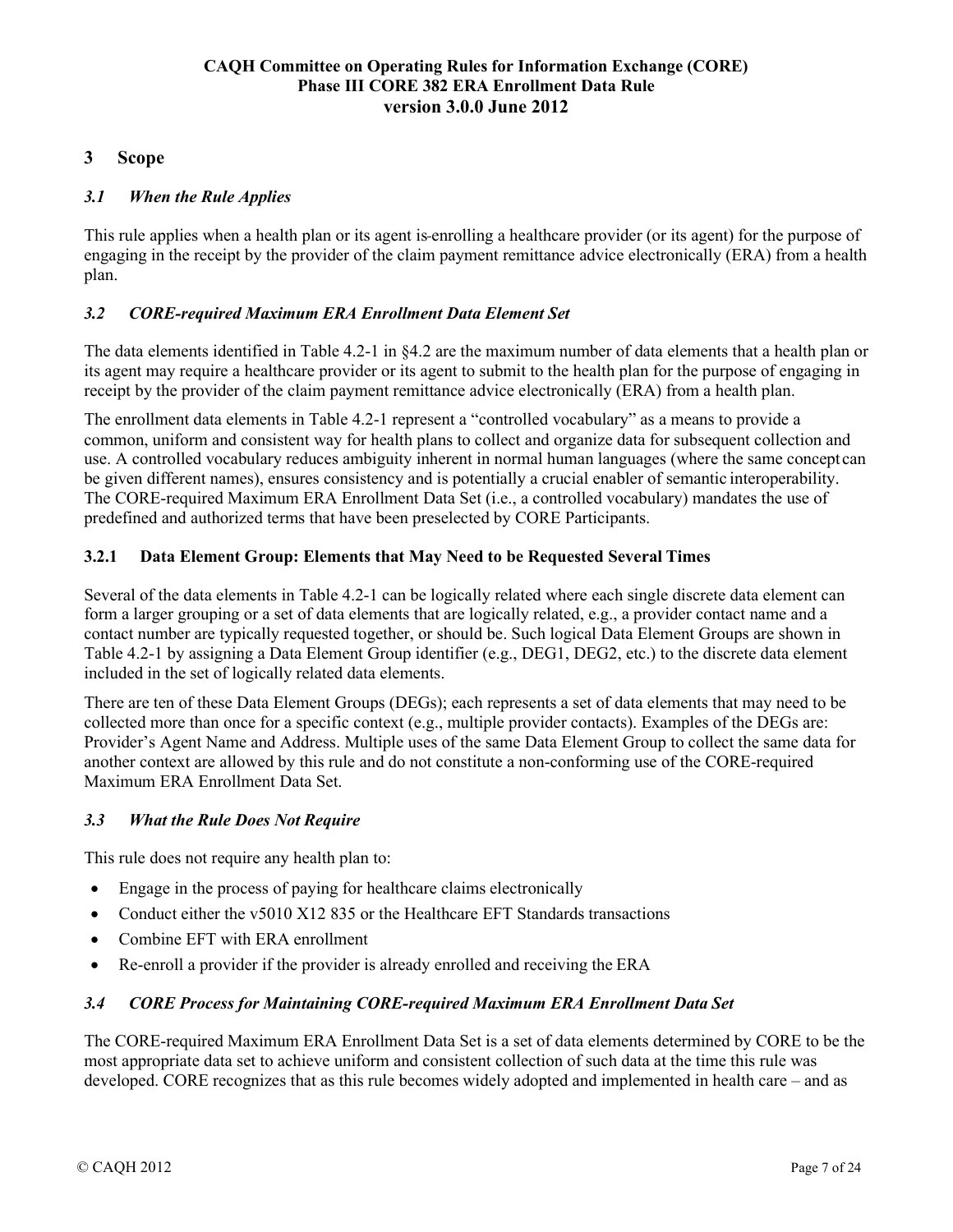ERA changes in the marketplace – the experience and learning gained from ERA enrollment may indicate a need to modify the maximum data set to meet emerging or new industry needs.

Given this anticipated need for data set maintenance activity, CORE recognizes that the focus of this rule, coupled with this need for unique modification of the data set, will require a process and policy to enable the data set to be reviewed on an annual or semi-annual basis. Any revisions to the data set will follow standard CORE processes for rule revisions. CORE will develop such a process and policy in accordance with CORE Guiding Principles following the approval of the Phase III CORE Operating Rules for first review of potential revisions to the data set. The first review shall commence one year after the passage of a Federal regulation requiring implementation of this CORE rule. Substantive changes necessary to the data set will be reviewed and approved by CORE as necessary to ensure accurate and timely revision to the data set.

## <span id="page-7-0"></span>*3.5 Outside the Scope of this Rule*

This rule does not address any business relationship between a health plan and its agent or a healthcare provider and its agent.

Outside the scope of this rule is:

- The need to collect other data for other business purposes and such data may be collected at the health plan's discretion
- The method or mechanism for how a health plan exchanges ERA data internally
- The method or mechanism for how a health plan collects ERA data externally

## <span id="page-7-1"></span>*3.6 How the Rule Relates to Phase I and II CORE*

As with other Phase I and Phase II CORE Rules, general CORE policies also apply to Phase III CORE Rules and will be outlined in the Phase III CORE Rule Set.

### <span id="page-7-2"></span>*3.7 Assumptions*

A goal of this rule is to establish a foundation for the successful and timely enrollment of healthcare providers by health plans to engage in the ERA.

The following assumption applies to this rule:

• This rule is a component of the larger set of Phase III CORE Rules; as such, all the CORE Guiding Principles apply to this rule and all other rules

### <span id="page-7-3"></span>**4 Rule Requirements**

# <span id="page-7-4"></span>*4.1 Requirements for a Health Plan, its Agent or Vendors Offering ERA Enrollment*

A health plan (or its agent or vendors offering ERA enrollment) must comply with all requirements specified in this rule when collecting from a healthcare provider (or its agent) the data elements needed to enroll the healthcare provider for ERA.

# <span id="page-7-5"></span>*4.2 CORE-required Maximum ERA Enrollment Data Elements*

A health plan (or its agent or vendors offering ERA enrollment) is required to collect no more data elements than the maximum data elements defined in Table 4.2-1 CORE-required Maximum ERA Enrollment Data Set. Table 4.2-1 lists all of the CORE-required maximum Individual Data Elements and data element descriptions, organized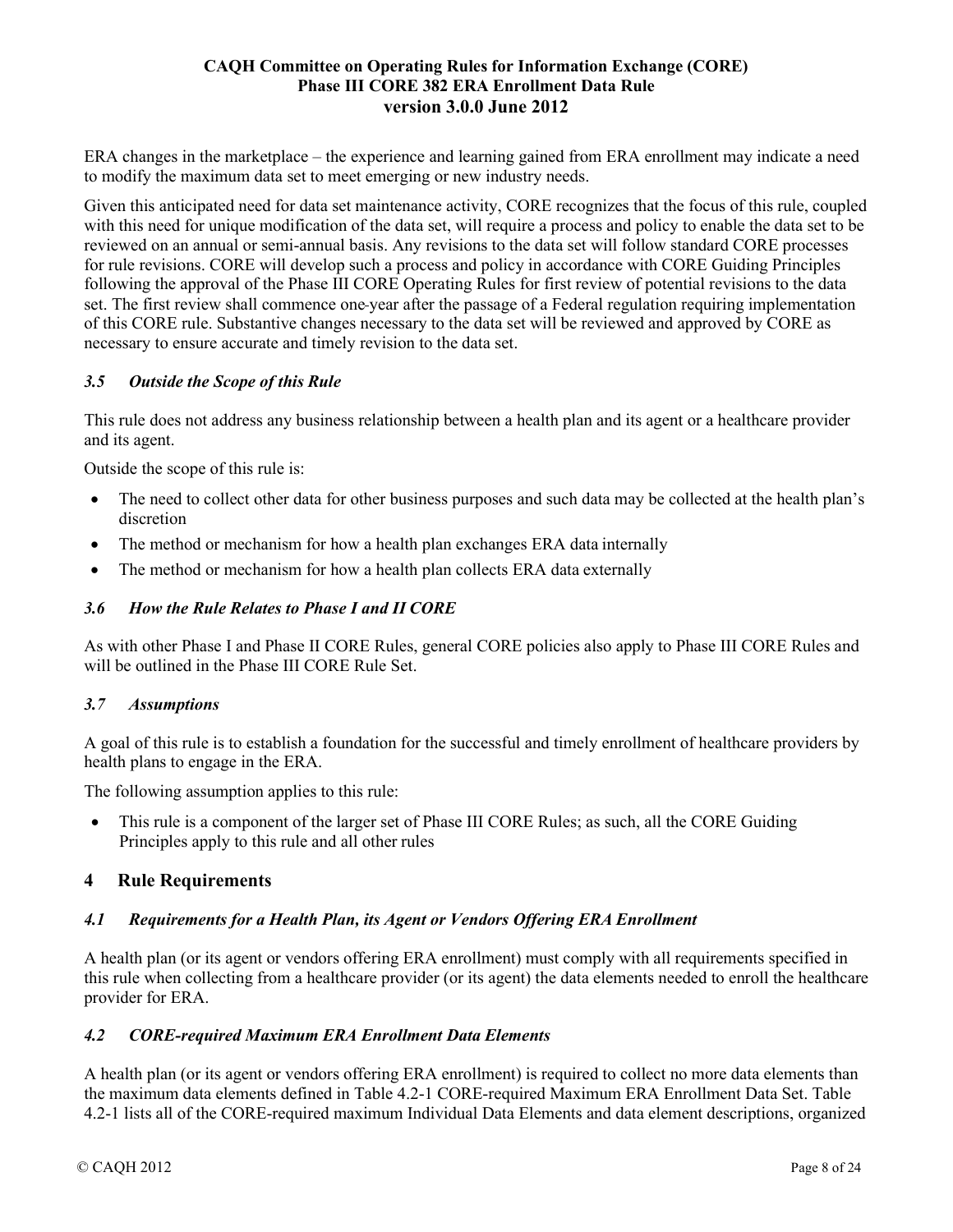by categories of information, e.g., Provider Information, Provider Identifiers Information, Federal Agency Information, Retail Pharmacy Information, Electronic Remittance Advice Information and Submission Information. Both the Individual Data Element name and its associated description must be used by a health plan (or its agent or vendors offering ERA enrollment) when collecting ERA enrollment data either electronically or via a manual paper-based process. The Individual Data Element Name and its associated description must not be modified.

Table 4.2-1 includes ten Data Element Groups, each representing a set of data elements that may need to be collected more than once for a specific context (Reference §3.2.1 above). Multiple uses of the same Data Element Group to collect the same data for another context are allowed by this rule and do not constitute a non-conforming use of the CORE-required Maximum Enrollment Data Set. These ten Data Element Groups are:

- DEG1: Provider Information
- DEG2: Provider Identifiers Information
- DEG3: Provider Contact Information
- DEG4: Provider Agent Information
- DEG5: Federal Agency Information
- DEG6: Retail Pharmacy Information
- DEG7: Electronic Remittance Advice Information
- DEG8: Electronic Remittance Advice Clearinghouse Information
- DEG9: Electronic Remittance Advice Vendor Information
- DEG10: Submission Information

Within each information category some data elements may be grouped into specific Data Element Groups (Reference §3.2.1). A DEG may be designated as required or optional for data collection. Within each DEG, Individual Data Elements may be designated as required or optional for data collection.

- When a DEG is designated as required, all of the required Individual Data Elements within the DEG must be collected by the health plan; Individual Data Elements designated as optional may be collected depending on the business needs of the health plan.
- When a DEG is designated as optional, the collection of the optional DEG is at the discretion of the health plan. When a health plan exercises its discretion to collect an optional DEG, any included Individual Data Element designed as required must be collected.
- Some required or optional Individual Data Elements are composed of one or more Sub-elements, where a Sub-element is designated as either required or optional for collection. When a health plan collects an optional Individual Data Element that is composed of one more optional Sub-elements, the optional Subelement may be collected at the discretion of the health plan. When a health plan collects a required Individual Data Element that is composed of one or more optional Sub-elements, the optional Sub-element may be collected at the discretion of the health plan.

Not collecting an individual data element identified as optional does not constitute a non-conforming use of the CORE-required Maximum ERA Enrollment Data Set. As specified in §3.2.1, the collection of multiple occurrences of DEGs for another context does not constitute a non-conforming use of the CORE-required Maximum ERA Enrollment Data Set.

A health plan must develop and make available to the healthcare provider (or its agent) specific written instructions and guidance for the healthcare provider (or its agent) when providing and submitting the data elements in Table 4.2-1. The health plan's specific instructions and guidance are not addressed in this CORE rule.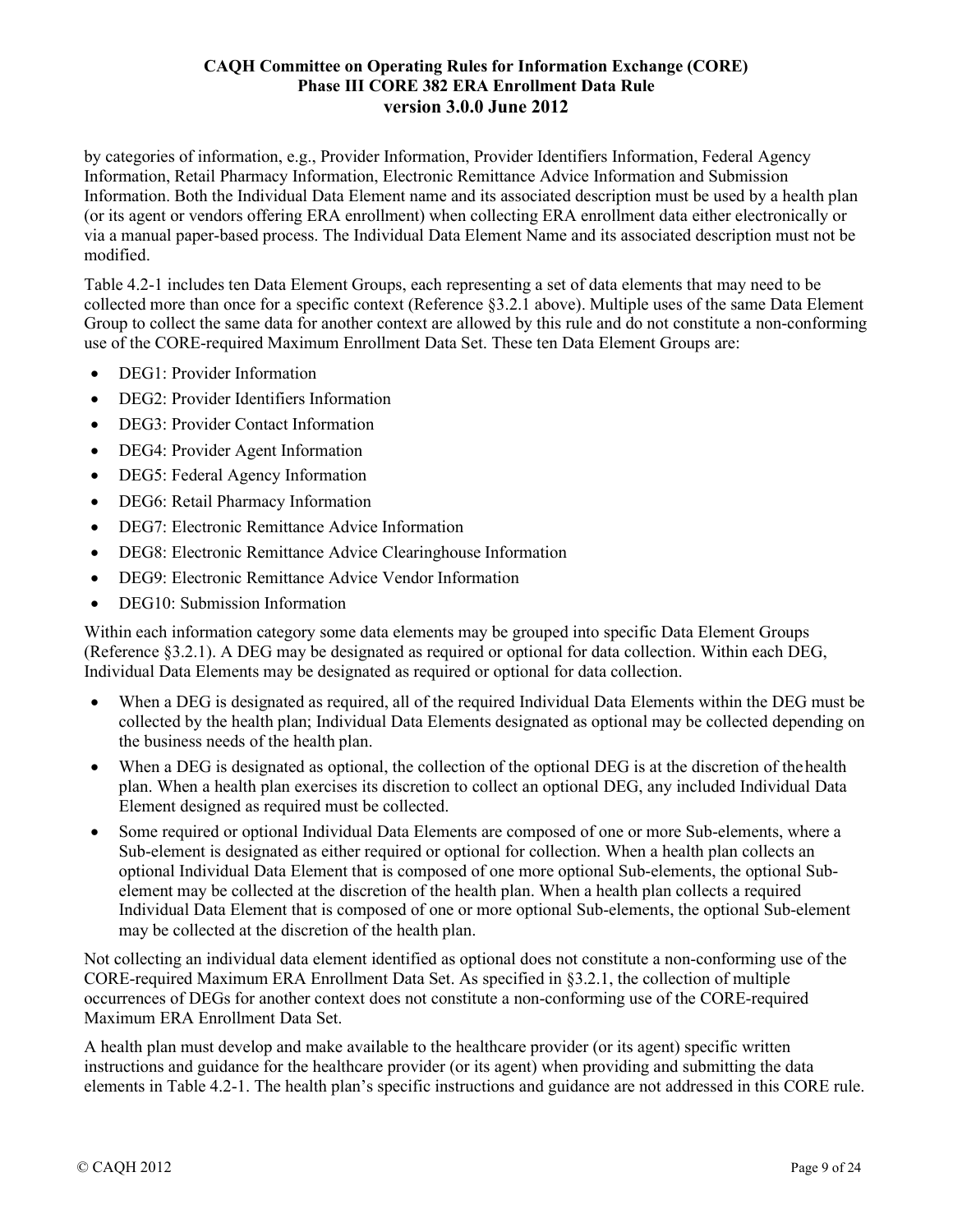The data elements in Table 4.2-1 are for new enrollments. When an enrollment is being changed or cancelled, the health plan must make available to the provider instructions on the specific procedure to accomplish a change in their enrollment or to cancel their enrollment.

|                                                                     |                                      | Table: 4.2-1 CORE-required Maximum ERA Enrollment Data Set                                                                                                                                                                                                                                                                 |                                                                                            |                                                                                                                              |                                                                |
|---------------------------------------------------------------------|--------------------------------------|----------------------------------------------------------------------------------------------------------------------------------------------------------------------------------------------------------------------------------------------------------------------------------------------------------------------------|--------------------------------------------------------------------------------------------|------------------------------------------------------------------------------------------------------------------------------|----------------------------------------------------------------|
| <b>Individual Data</b><br><b>Element Name<sup>8</sup></b><br>(Term) | Sub-element<br><b>Name</b><br>(Term) | <b>Data Element Description</b>                                                                                                                                                                                                                                                                                            | Data Type and<br>Format<br>(Not all data<br>elements require<br>a format<br>specification) | Data Element<br>Requirement<br>for Health Plan<br><b>Collection</b><br>(Required/<br><b>Optional</b> for<br>plan to collect) | Data<br><b>Element</b><br>Group<br><b>Number</b><br>$(DEG#)^9$ |
|                                                                     |                                      |                                                                                                                                                                                                                                                                                                                            |                                                                                            |                                                                                                                              |                                                                |
|                                                                     |                                      | <b>PROVIDER INFORMATION</b><br>(Data Element Group 1 is a Required DEG)                                                                                                                                                                                                                                                    |                                                                                            |                                                                                                                              |                                                                |
|                                                                     |                                      |                                                                                                                                                                                                                                                                                                                            |                                                                                            |                                                                                                                              |                                                                |
| <b>Provider Name</b>                                                |                                      | Complete legal name of<br>institution, corporate entity,<br>practice or individual provider                                                                                                                                                                                                                                | Alphanumeric                                                                               | Required                                                                                                                     | DEG1                                                           |
| <b>Doing Business</b><br>As Name (DBA)                              |                                      | A legal term used in the United<br>States meaning that the trade<br>name, or fictitious business<br>name, under which the business<br>or operation is conducted and<br>presented to the world is not the<br>legal name of the legal person<br>(or persons) who actually own it<br>and are responsible for it <sup>10</sup> | Alphanumeric                                                                               | Optional                                                                                                                     | DEG1                                                           |

<sup>8</sup> Shaded Individual Data Element Names provide essential context for related Sub-element Names but do not obligate providers to submit any associated data for that specific Data Element on the enrollment form/system. Individual Data Element Names that are not shaded do obligate the provider to submit associated data.

<sup>&</sup>lt;sup>9</sup> There are ten of these Data Element Groups, and each represents a set of data elements that may need to be collected more than once for a specific context. Multiple uses of the same Data Element Group to collect the same data for another context are allowed by this rule and do not constitute a non-conforming use of the CORE-required Maximum ERA Enrollment Data Set.

<sup>&</sup>lt;sup>10</sup> http://en.wikipedia.org/wiki/Doing\_business\_as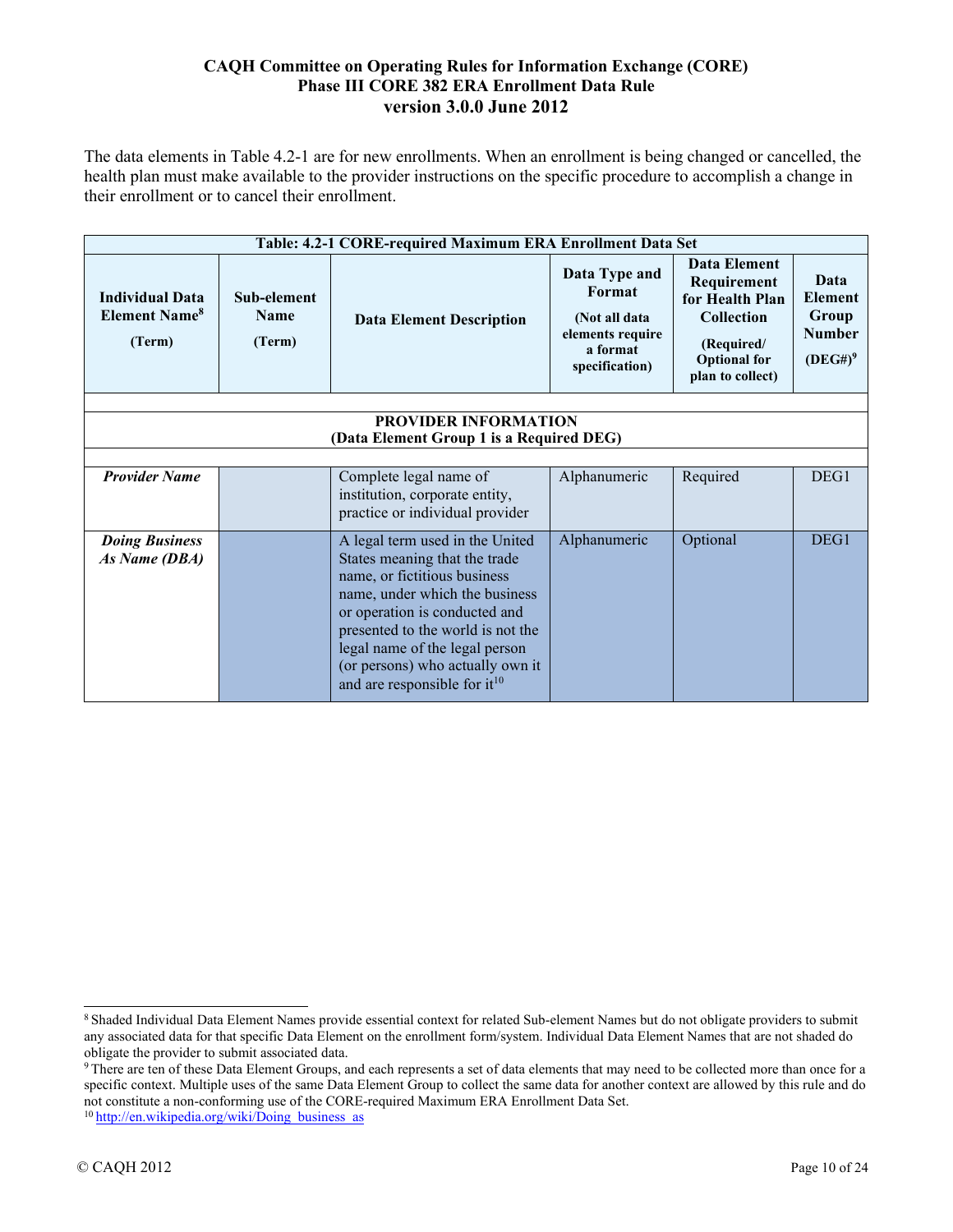|                                                                     |                                      | Table: 4.2-1 CORE-required Maximum ERA Enrollment Data Set                                                                                                                                                           |                                                                                            |                                                                                                                                     |                                                                |
|---------------------------------------------------------------------|--------------------------------------|----------------------------------------------------------------------------------------------------------------------------------------------------------------------------------------------------------------------|--------------------------------------------------------------------------------------------|-------------------------------------------------------------------------------------------------------------------------------------|----------------------------------------------------------------|
| <b>Individual Data</b><br><b>Element Name<sup>8</sup></b><br>(Term) | Sub-element<br><b>Name</b><br>(Term) | <b>Data Element Description</b>                                                                                                                                                                                      | Data Type and<br>Format<br>(Not all data<br>elements require<br>a format<br>specification) | <b>Data Element</b><br>Requirement<br>for Health Plan<br><b>Collection</b><br>(Required/<br><b>Optional</b> for<br>plan to collect) | Data<br><b>Element</b><br>Group<br><b>Number</b><br>$(DEG#)^9$ |
|                                                                     |                                      | <b>PROVIDER INFORMATION (Continued)</b><br>(Data Element Group 1 is a Required DEG)                                                                                                                                  |                                                                                            |                                                                                                                                     |                                                                |
| <b>Provider Address</b>                                             |                                      |                                                                                                                                                                                                                      |                                                                                            | Optional                                                                                                                            | DEG1                                                           |
|                                                                     | <b>Street</b>                        | The number and street name<br>where a person or organization<br>can be found                                                                                                                                         | Alphanumeric                                                                               | Required                                                                                                                            | DEG1                                                           |
|                                                                     | City                                 | City associated with provider<br>address field                                                                                                                                                                       | Alphanumeric                                                                               | Required                                                                                                                            | DEG1                                                           |
|                                                                     | State/Province                       | ISO 3166-2 Two Character<br>Code associated with the<br>State/Province/Region of the<br>applicable Country <sup>11</sup>                                                                                             | Alpha                                                                                      | Required                                                                                                                            | DEG1                                                           |
|                                                                     | ZIP Code/<br>Postal Code             | System of postal-zone codes<br>(zip stands for "zone<br>improvement plan") introduced<br>in the U.S. in 1963 to improve<br>mail delivery and exploit<br>electronic reading and sorting<br>capabilities <sup>12</sup> | Alphanumeric,<br>15 characters                                                             | Required                                                                                                                            | DEG1                                                           |
|                                                                     | Country<br>Code <sup>13</sup>        | ISO-3166-1 Country Code <sup>14</sup>                                                                                                                                                                                | Alphanumeric, 2<br>characters                                                              | Optional                                                                                                                            | DEG1                                                           |

<sup>1</sup>[1 http://www.iso.org/iso/search.htm?qt=ISO+3166-2&searchSubmit=Search&sort=rel&type=simple&published=on](http://www.iso.org/iso/search.htm?qt=ISO%2B3166-2&searchSubmit=Search&sort=rel&type=simple&published=on)

<sup>&</sup>lt;sup>12</sup> http://www.britannica.com/EBchecked/topic/657522/ZIP-Code

<sup>13</sup> See Footnote #4 above regarding *NACHA Operating Rules* International ACH Transactions (IAT)

<sup>1</sup>[4 http://www.iso.org/iso/search.htm?qt=ISO+3166-1&searchSubmit=Search&sort=rel&type=simple&published=on](http://www.iso.org/iso/search.htm?qt=ISO%2B3166-1&searchSubmit=Search&sort=rel&type=simple&published=on)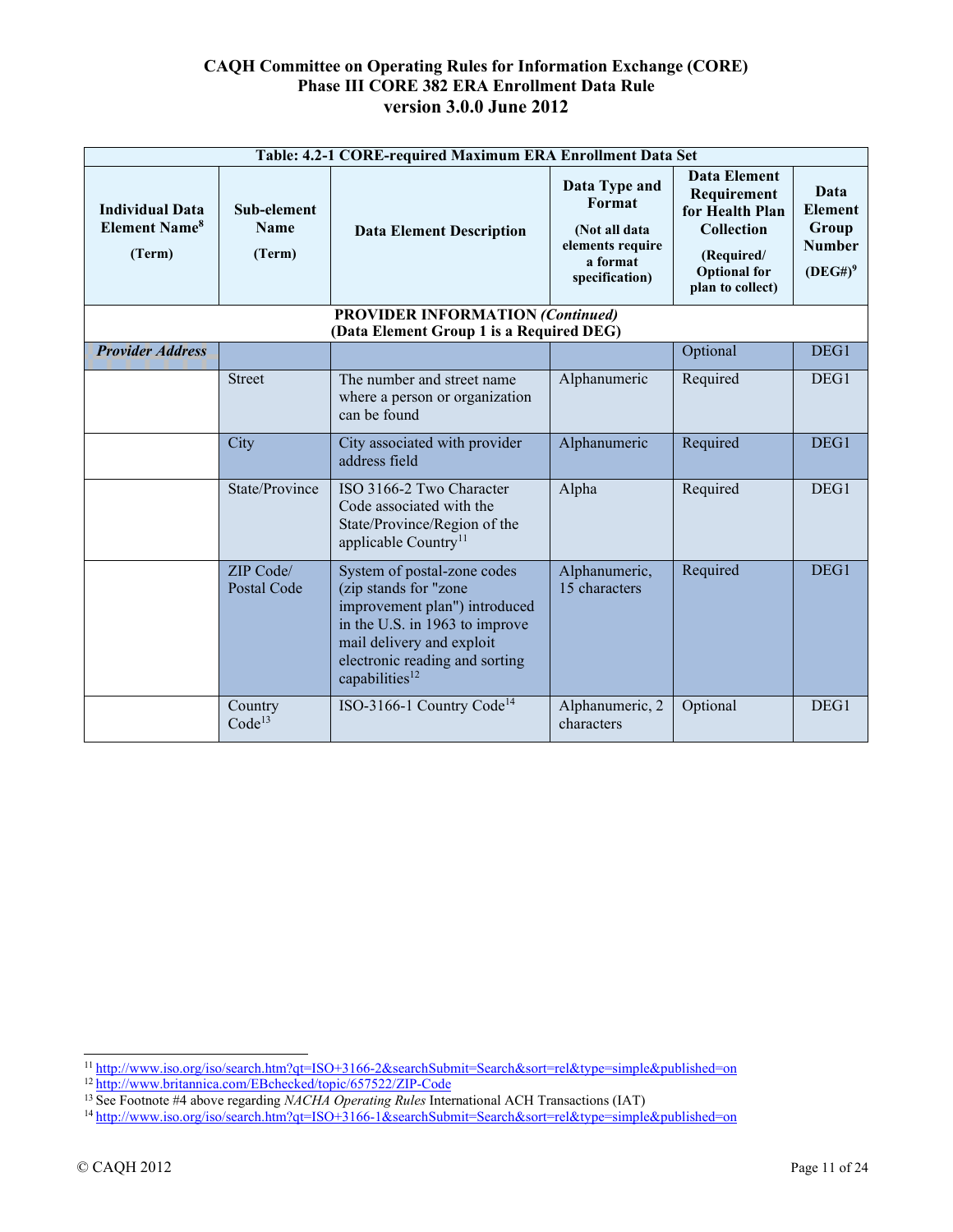|                                                                     |                                                                                                            | Table: 4.2-1 CORE-required Maximum ERA Enrollment Data Set                                                                                                                                                                                                                                                                                                                                                                                                                                                                                                                                                                                                                                                                                                                    |                                                                                            |                                                                                                                                     |                                                                |
|---------------------------------------------------------------------|------------------------------------------------------------------------------------------------------------|-------------------------------------------------------------------------------------------------------------------------------------------------------------------------------------------------------------------------------------------------------------------------------------------------------------------------------------------------------------------------------------------------------------------------------------------------------------------------------------------------------------------------------------------------------------------------------------------------------------------------------------------------------------------------------------------------------------------------------------------------------------------------------|--------------------------------------------------------------------------------------------|-------------------------------------------------------------------------------------------------------------------------------------|----------------------------------------------------------------|
| <b>Individual Data</b><br><b>Element Name<sup>8</sup></b><br>(Term) | Sub-element<br><b>Name</b><br>(Term)                                                                       | <b>Data Element Description</b>                                                                                                                                                                                                                                                                                                                                                                                                                                                                                                                                                                                                                                                                                                                                               | Data Type and<br>Format<br>(Not all data<br>elements require<br>a format<br>specification) | <b>Data Element</b><br>Requirement<br>for Health Plan<br><b>Collection</b><br>(Required/<br><b>Optional</b> for<br>plan to collect) | Data<br><b>Element</b><br>Group<br><b>Number</b><br>$(DEG#)^9$ |
|                                                                     |                                                                                                            | PROVIDER IDENTIFIERS INFORMATION<br>(Data Element Group 2 is a Required DEG)                                                                                                                                                                                                                                                                                                                                                                                                                                                                                                                                                                                                                                                                                                  |                                                                                            |                                                                                                                                     |                                                                |
|                                                                     |                                                                                                            |                                                                                                                                                                                                                                                                                                                                                                                                                                                                                                                                                                                                                                                                                                                                                                               |                                                                                            |                                                                                                                                     |                                                                |
| Provider<br><b>Identifiers</b>                                      |                                                                                                            |                                                                                                                                                                                                                                                                                                                                                                                                                                                                                                                                                                                                                                                                                                                                                                               |                                                                                            | Required                                                                                                                            | DEG <sub>2</sub>                                               |
|                                                                     | Provider<br>Federal Tax<br>Identification<br>Number (TIN)<br>or Employer<br>Identification<br>Number (EIN) | A Federal Tax Identification<br>Number, also known as an<br><b>Employer Identification</b><br>Number (EIN), is used to<br>identify a business entity <sup>15</sup>                                                                                                                                                                                                                                                                                                                                                                                                                                                                                                                                                                                                            | Numeric, 9<br>digits                                                                       | Required                                                                                                                            | DEG <sub>2</sub>                                               |
|                                                                     | National<br>Provider<br>Identifier<br>(NPI) <sup>16</sup>                                                  | A Health Insurance Portability and<br>Accountability Act (HIPAA)<br>Administrative Simplification<br>Standard. The NPI is a unique<br>identification number for covered<br>healthcare providers. Covered<br>healthcare providers and all health<br>plans and healthcare clearinghouses<br>must use the NPIs in the<br>administrative and financial<br>transactions adopted under HIPAA.<br>The NPI is a 10-position,<br>intelligence-free numeric identifier<br>(10-digit number). This means that<br>the numbers do not carry other<br>information about healthcare<br>providers, such as the state in which<br>they live or their medical specialty.<br>The NPI must be used in lieu of<br>legacy provider identifiers in the<br>HIPAA standards transactions <sup>17</sup> | Numeric, 10<br>digits                                                                      | Required when<br>provider has<br>been<br>enumerated<br>with an NPI                                                                  | DEG <sub>2</sub>                                               |

<sup>&</sup>lt;sup>15</sup> A Taxpayer Identification Number (TIN) is an identification number used by the Internal Revenue Service (IRS) in the administration of tax laws. It is issued either by the Social Security Administration (SSA) or by the IRS. A Social Security number (SSN) is issued by the SSA whereas all other TINs are issued by the IRS[. http://www.irs.gov/businesses/small/article/0,,id=98350,00.html](http://www.irs.gov/businesses/small/article/0%2C%2Cid%3D98350%2C00.html)

<sup>&</sup>lt;sup>16</sup> An atypical provider not eligible for enumeration by an NPI must supply its EIN/TIN

<sup>&</sup>lt;sup>17</sup> http://www.cms.gov/NationalProvIdentStand/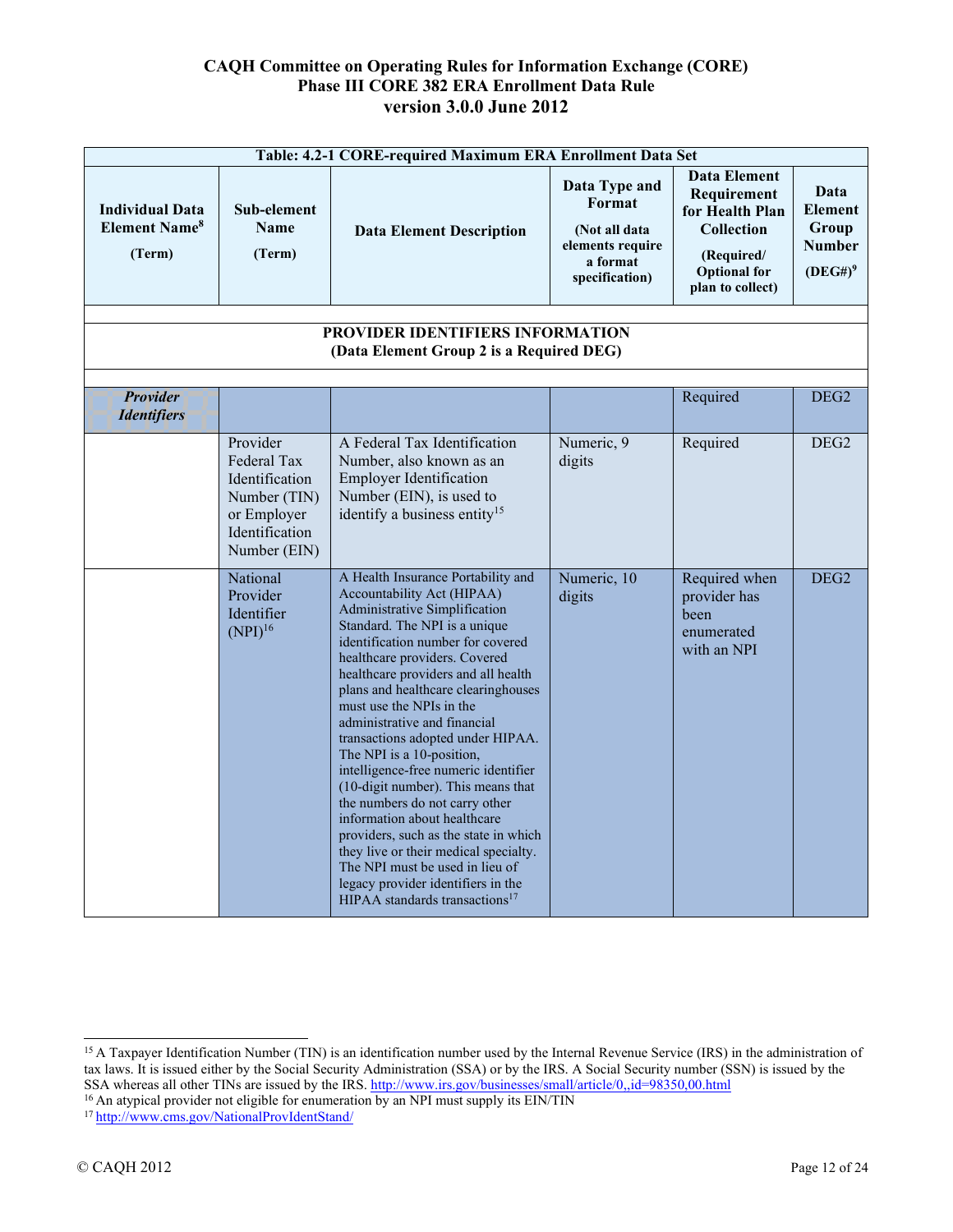|                                                                     |                                      | Table: 4.2-1 CORE-required Maximum ERA Enrollment Data Set                                                                                                                                                                                                                                                          |                                                                                            |                                                                                                                              |                                                                |
|---------------------------------------------------------------------|--------------------------------------|---------------------------------------------------------------------------------------------------------------------------------------------------------------------------------------------------------------------------------------------------------------------------------------------------------------------|--------------------------------------------------------------------------------------------|------------------------------------------------------------------------------------------------------------------------------|----------------------------------------------------------------|
| <b>Individual Data</b><br><b>Element Name<sup>8</sup></b><br>(Term) | Sub-element<br><b>Name</b><br>(Term) | <b>Data Element Description</b>                                                                                                                                                                                                                                                                                     | Data Type and<br>Format<br>(Not all data<br>elements require<br>a format<br>specification) | <b>Data Element</b><br>Requirement<br>for Health Plan<br>Collection<br>(Required/<br><b>Optional</b> for<br>plan to collect) | Data<br><b>Element</b><br>Group<br><b>Number</b><br>$(DEG#)^9$ |
|                                                                     |                                      | <b>PROVIDER IDENTIFIERS INFORMATION (Continued)</b><br>(Data Element Group 2 is a Required DEG)                                                                                                                                                                                                                     |                                                                                            |                                                                                                                              |                                                                |
| Other Identifier(s)                                                 |                                      |                                                                                                                                                                                                                                                                                                                     | Alphanumeric                                                                               | Optional                                                                                                                     | DEG <sub>2</sub>                                               |
|                                                                     | Assigning<br>Authority               | Organization that issues and<br>assigns the additional identifier<br>requested on the form, e.g.,<br>Medicare, Medicaid                                                                                                                                                                                             | Alphanumeric                                                                               | Required if<br>Identifier is<br>collected                                                                                    | DEG <sub>2</sub>                                               |
|                                                                     | Trading<br>Partner ID                | The provider's submitter ID<br>assigned by the health plan or<br>the provider's clearinghouse or<br>vendor                                                                                                                                                                                                          | Alphanumeric                                                                               | Optional                                                                                                                     | DEG <sub>2</sub>                                               |
| <b>Provider License</b><br><b>Number</b>                            |                                      |                                                                                                                                                                                                                                                                                                                     | Alphanumeric                                                                               | Optional                                                                                                                     | DEG <sub>2</sub>                                               |
|                                                                     | License Issuer                       |                                                                                                                                                                                                                                                                                                                     | Alphanumeric                                                                               | Required if<br>License<br>Number is<br>collected                                                                             | DEG <sub>2</sub>                                               |
| <b>Provider Type</b>                                                |                                      | A proprietary health plan-<br>specific indication of the type of<br>provider being enrolled for ERA<br>with specific provider type<br>description included by the<br>health plan in its instruction and<br>guidance for ERA enrollment<br>(e.g., hospital, laboratory,<br>physician, pharmacy,<br>pharmacist, etc.) |                                                                                            | Optional                                                                                                                     | DEG <sub>2</sub>                                               |
| Provider<br><b>Taxonomy Code</b>                                    |                                      | A unique alphanumeric code,<br>ten characters in length. The<br>code set is structured into three<br>distinct "Levels" including<br>Provider Type, Classification<br>and Area of Specialization <sup>18</sup>                                                                                                       | Alphanumeric,<br>10 characters                                                             | Optional                                                                                                                     | DEG <sub>2</sub>                                               |

<sup>1</sup>[8 http://www.nucc.org/index.php?option=com\\_content&task=view&id=14&Itemid=40](http://www.nucc.org/index.php?option=com_content&task=view&id=14&Itemid=40)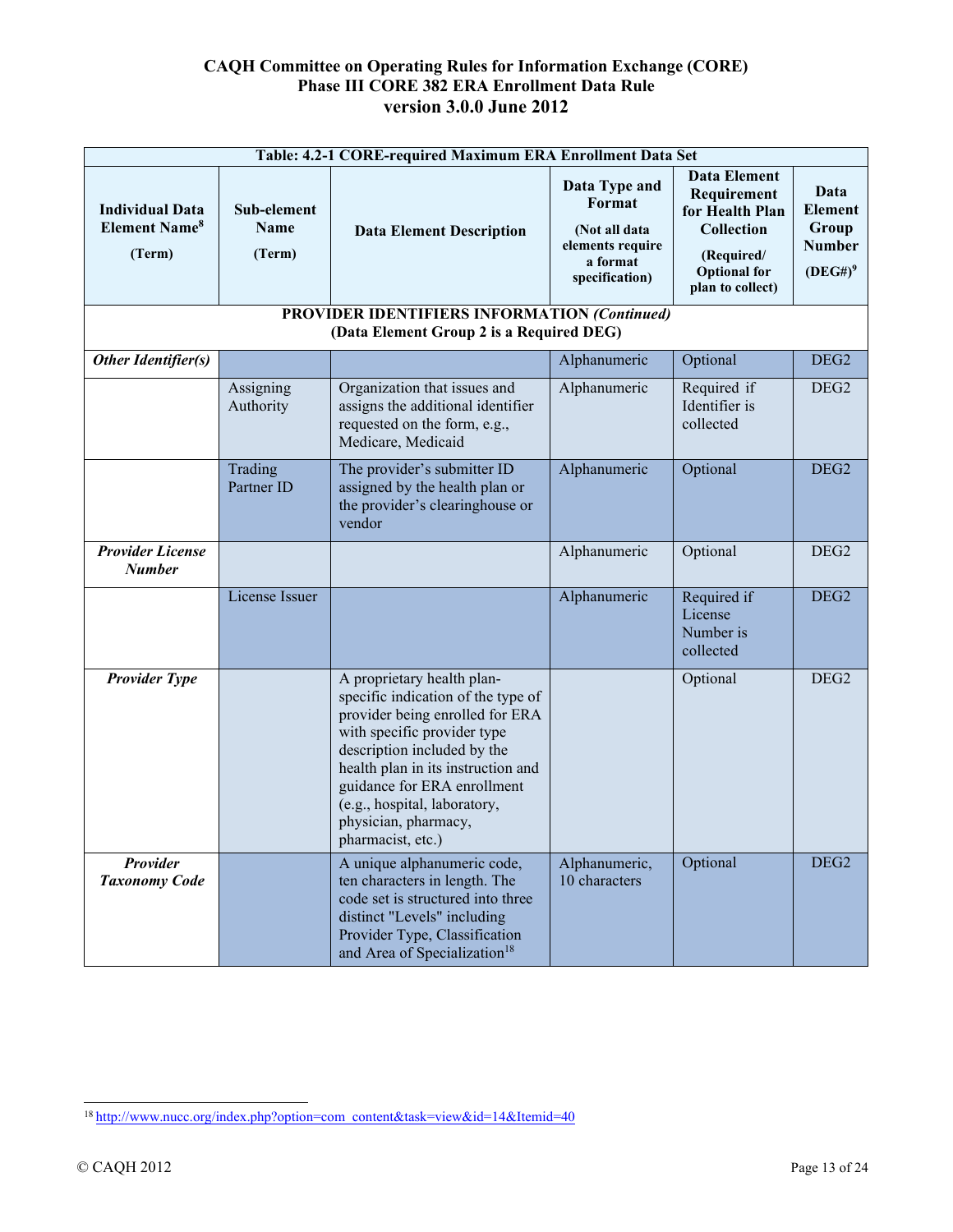|                                                                     |                                      | Table: 4.2-1 CORE-required Maximum ERA Enrollment Data Set                           |                                                                                            |                                                                                                                                     |                                                                |
|---------------------------------------------------------------------|--------------------------------------|--------------------------------------------------------------------------------------|--------------------------------------------------------------------------------------------|-------------------------------------------------------------------------------------------------------------------------------------|----------------------------------------------------------------|
| <b>Individual Data</b><br><b>Element Name<sup>8</sup></b><br>(Term) | Sub-element<br><b>Name</b><br>(Term) | <b>Data Element Description</b>                                                      | Data Type and<br>Format<br>(Not all data<br>elements require<br>a format<br>specification) | <b>Data Element</b><br>Requirement<br>for Health Plan<br><b>Collection</b><br>(Required/<br><b>Optional</b> for<br>plan to collect) | Data<br><b>Element</b><br>Group<br><b>Number</b><br>$(DEG#)^9$ |
|                                                                     |                                      |                                                                                      |                                                                                            |                                                                                                                                     |                                                                |
|                                                                     |                                      | <b>PROVIDER CONTACT INFORMATION</b><br>(Data Element Group 3 is an Optional DEG)     |                                                                                            |                                                                                                                                     |                                                                |
|                                                                     |                                      |                                                                                      |                                                                                            |                                                                                                                                     |                                                                |
| <b>Provider Contact</b><br><b>Name</b>                              |                                      | Name of a contact in provider<br>office for handling ERA issues                      | Alphanumeric                                                                               | Required                                                                                                                            | DEG3                                                           |
|                                                                     | Title                                |                                                                                      | Alphanumeric                                                                               | Optional                                                                                                                            | DEG <sub>3</sub>                                               |
|                                                                     | Telephone<br>Number                  | Associated with contact person                                                       | Numeric, 10<br>digits $19$                                                                 | Required                                                                                                                            | DEG3                                                           |
|                                                                     | Telephone<br>Number<br>Extension     |                                                                                      |                                                                                            | Optional                                                                                                                            | DEG <sub>3</sub>                                               |
|                                                                     | <b>Email Address</b>                 | An electronic mail address at<br>which the health plan might<br>contact the provider |                                                                                            | Required; not<br>all providers<br>may have an<br>email address                                                                      | DEG <sub>3</sub>                                               |
|                                                                     | Fax Number                           | A number at which the provider<br>can be sent facsimiles                             |                                                                                            | Optional                                                                                                                            | DEG <sub>3</sub>                                               |

<sup>19</sup> ASC X12 005010X221 Health Care Claim Payment/Advice Technical Report Type 3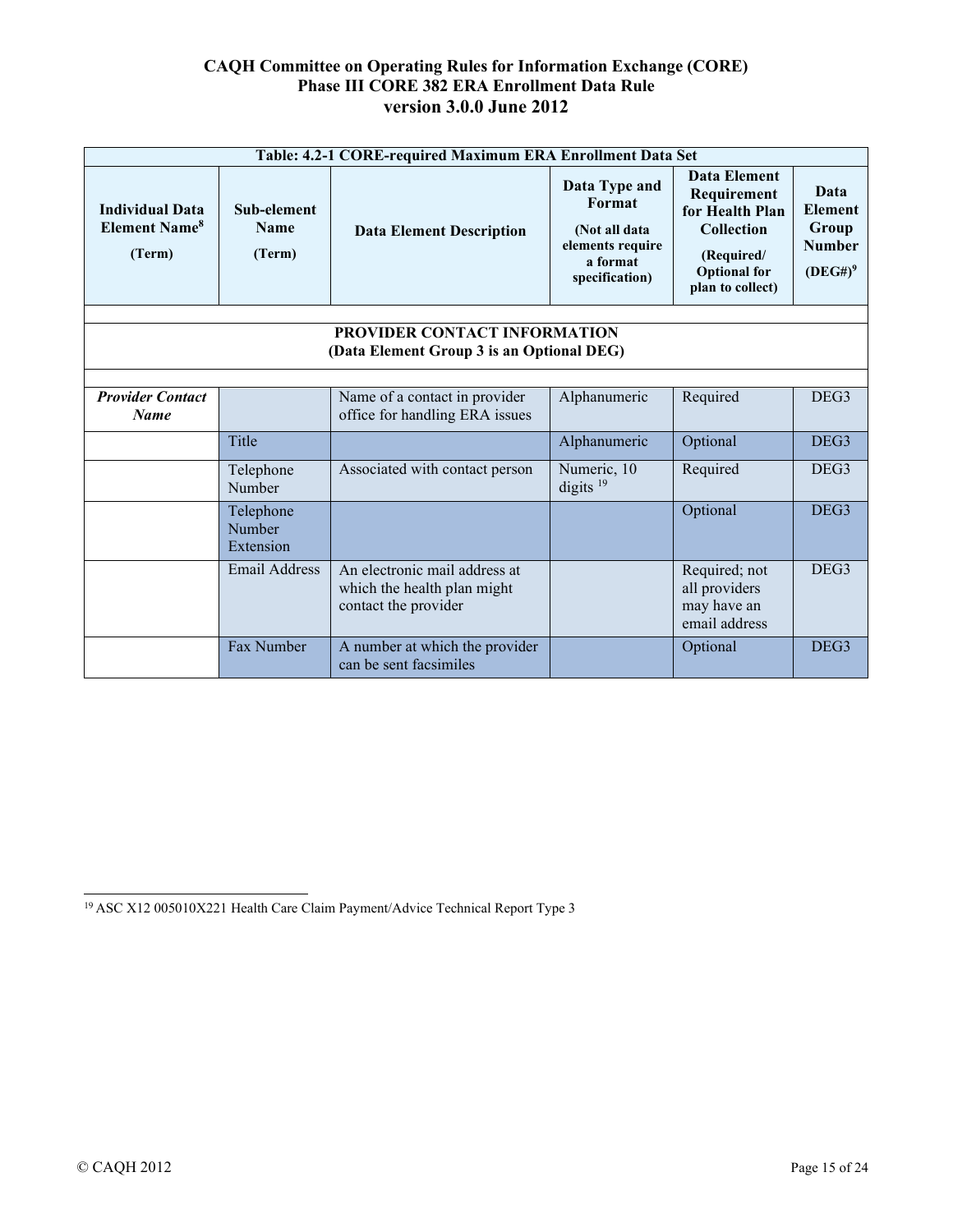|                                                                     |                                      | Table: 4.2-1 CORE-required Maximum ERA Enrollment Data Set                                                                                                                                                           |                                                                                            |                                                                                                                                     |                                                                |
|---------------------------------------------------------------------|--------------------------------------|----------------------------------------------------------------------------------------------------------------------------------------------------------------------------------------------------------------------|--------------------------------------------------------------------------------------------|-------------------------------------------------------------------------------------------------------------------------------------|----------------------------------------------------------------|
| <b>Individual Data</b><br><b>Element Name<sup>8</sup></b><br>(Term) | Sub-element<br><b>Name</b><br>(Term) | <b>Data Element Description</b>                                                                                                                                                                                      | Data Type and<br>Format<br>(Not all data<br>elements require<br>a format<br>specification) | <b>Data Element</b><br>Requirement<br>for Health Plan<br><b>Collection</b><br>(Required/<br><b>Optional</b> for<br>plan to collect) | Data<br><b>Element</b><br>Group<br><b>Number</b><br>$(DEG#)^9$ |
|                                                                     |                                      | PROVIDER AGENT INFORMATION                                                                                                                                                                                           |                                                                                            |                                                                                                                                     |                                                                |
|                                                                     |                                      | (Data Element Group 4 is an Optional DEG)                                                                                                                                                                            |                                                                                            |                                                                                                                                     |                                                                |
|                                                                     |                                      |                                                                                                                                                                                                                      |                                                                                            |                                                                                                                                     |                                                                |
| <b>Provider Agent</b><br>Name                                       |                                      | Name of provider's authorized<br>agent                                                                                                                                                                               | Alphanumeric                                                                               | Required                                                                                                                            | DEG4                                                           |
| <b>Agent Address</b>                                                |                                      |                                                                                                                                                                                                                      |                                                                                            | Optional                                                                                                                            | DEG4                                                           |
|                                                                     | <b>Street</b>                        | The number and street name<br>where a person or organization<br>can be found                                                                                                                                         | Alphanumeric                                                                               | Required                                                                                                                            | DEG4                                                           |
|                                                                     | City                                 | City associated with address<br>field                                                                                                                                                                                | Alphanumeric                                                                               | Required                                                                                                                            | DEG4                                                           |
|                                                                     | State/Province                       | ISO 3166-2 Two Character<br>Code associated with the<br>State/Province/Region of the<br>applicable Country <sup>20</sup>                                                                                             | Alpha                                                                                      | Required                                                                                                                            | DEG4                                                           |
|                                                                     | ZIP Code/<br>Postal Code             | System of postal-zone codes<br>(zip stands for "zone<br>improvement plan") introduced<br>in the U.S. in 1963 to improve<br>mail delivery and exploit<br>electronic reading and sorting<br>capabilities <sup>21</sup> | Alphanumeric,<br>15 characters                                                             | Required                                                                                                                            | DEG4                                                           |
|                                                                     | Country Code                         | ISO-3166-1 Country Code <sup>22</sup>                                                                                                                                                                                | Alphanumeric, 2<br>characters                                                              | Optional                                                                                                                            | DEG4                                                           |

<sup>2</sup>[0 http://www.iso.org/iso/search.htm?qt=ISO+3166-2&searchSubmit=Search&sort=rel&type=simple&published=on](http://www.iso.org/iso/search.htm?qt=ISO%2B3166-2&searchSubmit=Search&sort=rel&type=simple&published=on)

<sup>&</sup>lt;sup>21</sup> http://www.britannica.com/EBchecked/topic/657522/ZIP-Code

<sup>2</sup>[2 http://www.iso.org/iso/search.htm?qt=ISO+3166-1&searchSubmit=Search&sort=rel&type=simple&published=on](http://www.iso.org/iso/search.htm?qt=ISO%2B3166-1&searchSubmit=Search&sort=rel&type=simple&published=on)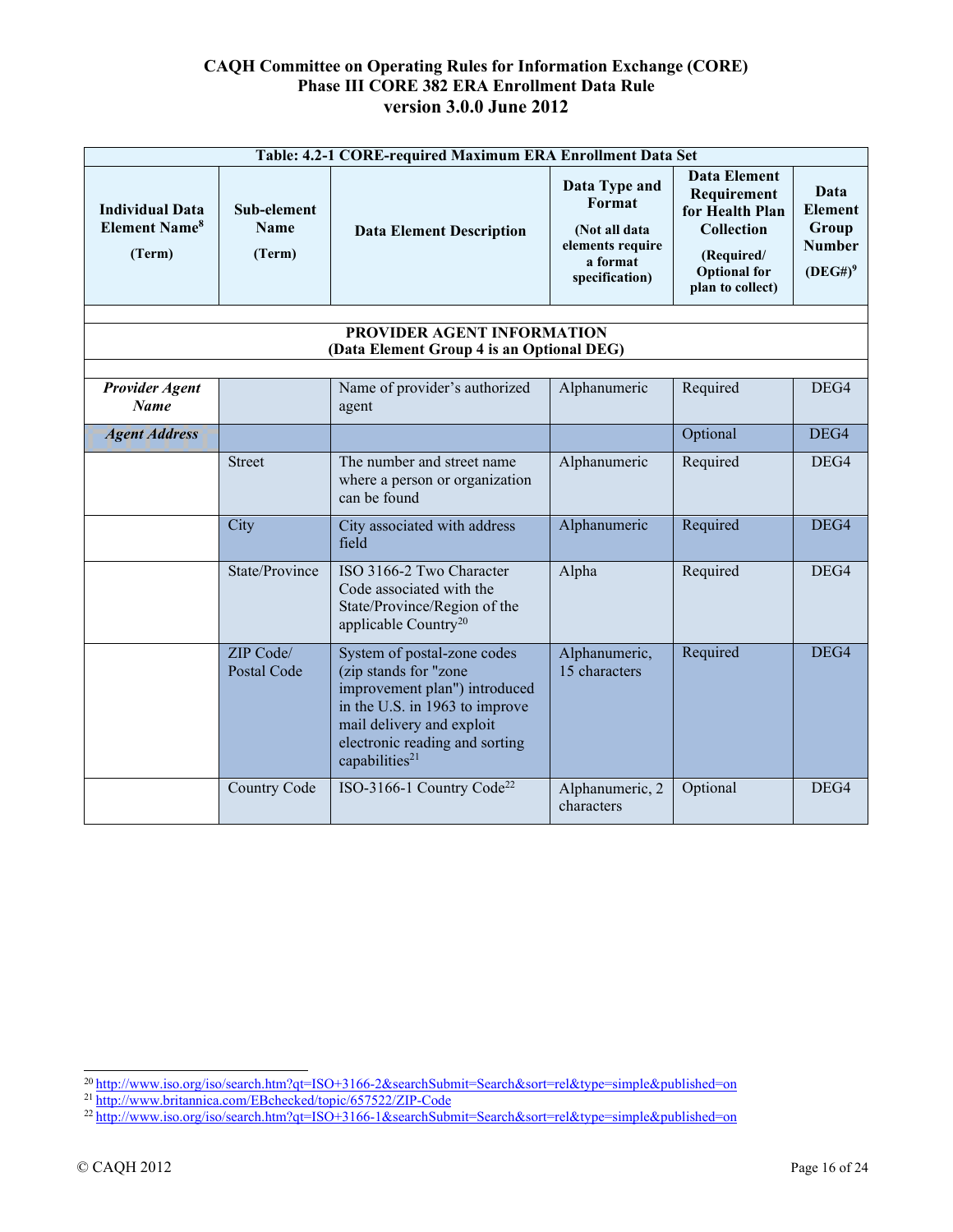|                                                                     | Table: 4.2-1 CORE-required Maximum ERA Enrollment Data Set |                                                                                            |                                                                                            |                                                                                                                                     |                                                                |  |
|---------------------------------------------------------------------|------------------------------------------------------------|--------------------------------------------------------------------------------------------|--------------------------------------------------------------------------------------------|-------------------------------------------------------------------------------------------------------------------------------------|----------------------------------------------------------------|--|
| <b>Individual Data</b><br><b>Element Name<sup>8</sup></b><br>(Term) | Sub-element<br><b>Name</b><br>(Term)                       | <b>Data Element Description</b>                                                            | Data Type and<br>Format<br>(Not all data<br>elements require<br>a format<br>specification) | <b>Data Element</b><br>Requirement<br>for Health Plan<br><b>Collection</b><br>(Required/<br><b>Optional</b> for<br>plan to collect) | Data<br><b>Element</b><br>Group<br><b>Number</b><br>$(DEG#)^9$ |  |
|                                                                     |                                                            | <b>PROVIDER AGENT INFORMATION (Continued)</b><br>(Data Element Group 4 is an Optional DEG) |                                                                                            |                                                                                                                                     |                                                                |  |
| <b>Provider Agent</b><br><b>Contact Name</b>                        |                                                            | Name of a contact in agent<br>office for handling ERA issues                               | Alphanumeric                                                                               | Required                                                                                                                            | DEG4                                                           |  |
|                                                                     | Title                                                      |                                                                                            | Alphanumeric                                                                               | Optional                                                                                                                            | DEG4                                                           |  |
|                                                                     | Telephone<br>Number                                        | Associated with contact person                                                             | Numeric, 10<br>digits <sup>23</sup>                                                        | Required                                                                                                                            | DEG4                                                           |  |
|                                                                     | Telephone<br>Number<br>Extension                           |                                                                                            |                                                                                            | Optional                                                                                                                            | DEG4                                                           |  |
|                                                                     | <b>Email Address</b>                                       | An electronic mail address at<br>which the health plan might<br>contact the provider       |                                                                                            | Required; not<br>all providers<br>may have an<br>email address                                                                      | DEG4                                                           |  |
|                                                                     | Fax Number                                                 | A number at which the provider<br>can be sent facsimiles                                   |                                                                                            | Optional                                                                                                                            | DEG4                                                           |  |
|                                                                     |                                                            | FEDERAL AGENCY INFORMATION                                                                 |                                                                                            |                                                                                                                                     |                                                                |  |
|                                                                     |                                                            | (Data Element Group 5 is an Optional DEG)                                                  |                                                                                            |                                                                                                                                     |                                                                |  |
| <b>Federal Agency</b><br><b>Information</b>                         |                                                            | Information required by<br><b>Veterans Administration</b>                                  |                                                                                            | Optional                                                                                                                            | DEG5                                                           |  |
|                                                                     | Federal<br>Program<br><b>Agency Name</b>                   |                                                                                            | Alphanumeric                                                                               | Optional                                                                                                                            | DEG5                                                           |  |
|                                                                     | Federal<br>Program<br>Agency<br>Identifier                 |                                                                                            | Alphanumeric                                                                               | Optional                                                                                                                            | DEG5                                                           |  |
|                                                                     | Federal<br>Agency<br><b>Location Code</b>                  |                                                                                            | Alphanumeric                                                                               | Optional                                                                                                                            | DEG5                                                           |  |

<sup>23</sup> ASC X12 005010X221 Health Care Claim Payment/Advice Technical Report Type 3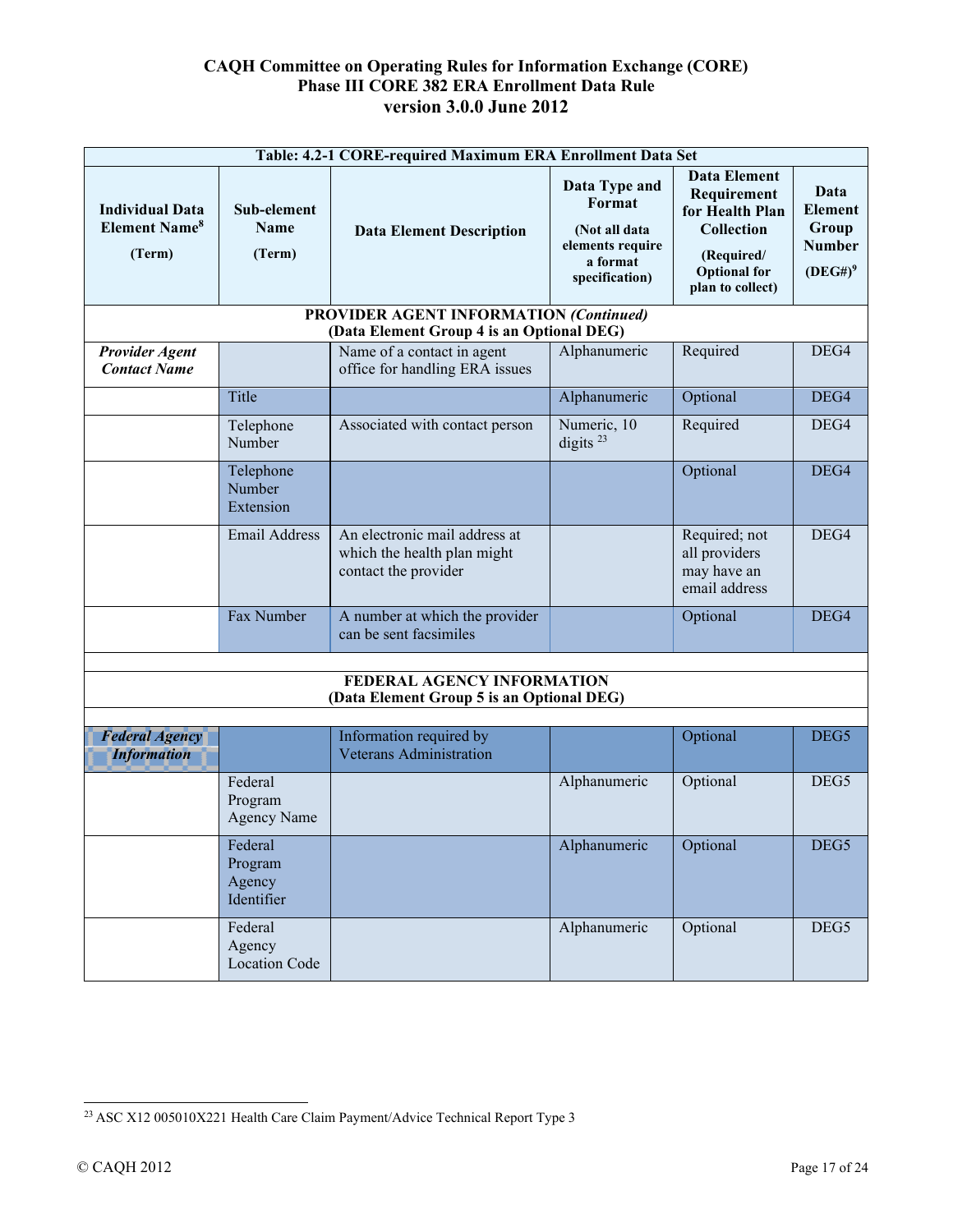|                                                                     |                                      | Table: 4.2-1 CORE-required Maximum ERA Enrollment Data Set                                                                                                                                                                                                    |                                                                                            |                                                                                                                                     |                                                                |
|---------------------------------------------------------------------|--------------------------------------|---------------------------------------------------------------------------------------------------------------------------------------------------------------------------------------------------------------------------------------------------------------|--------------------------------------------------------------------------------------------|-------------------------------------------------------------------------------------------------------------------------------------|----------------------------------------------------------------|
| <b>Individual Data</b><br><b>Element Name<sup>8</sup></b><br>(Term) | Sub-element<br><b>Name</b><br>(Term) | <b>Data Element Description</b>                                                                                                                                                                                                                               | Data Type and<br>Format<br>(Not all data<br>elements require<br>a format<br>specification) | <b>Data Element</b><br>Requirement<br>for Health Plan<br><b>Collection</b><br>(Required/<br><b>Optional</b> for<br>plan to collect) | Data<br><b>Element</b><br>Group<br><b>Number</b><br>$(DEG#)^9$ |
|                                                                     |                                      | <b>RETAIL PHARMACY INFORMATION</b>                                                                                                                                                                                                                            |                                                                                            |                                                                                                                                     |                                                                |
|                                                                     |                                      | (Data Element Group 6 is an Optional DEG)                                                                                                                                                                                                                     |                                                                                            |                                                                                                                                     |                                                                |
| <b>Pharmacy Name</b>                                                |                                      | Complete name of pharmacy                                                                                                                                                                                                                                     | Alphanumeric                                                                               | Required (if<br>DEG6 is<br>utilized)                                                                                                | DEG <sub>6</sub>                                               |
|                                                                     | Chain Number                         | Identification number assigned<br>to the entity allowing linkage<br>for a business relationship, i.e.,<br>chain, buying groups or third<br>party contracting organizations.<br>Also may be known as<br>Affiliation ID or Relation ID                          | Alphanumeric                                                                               | Optional                                                                                                                            | DEG <sub>6</sub>                                               |
|                                                                     | Parent<br>Organization<br>ID         | Headquarter address<br>information for chains, buying<br>groups or third party contracting<br>organizations where multiple<br>relationship entities exist and<br>need to be linked to a common<br>organization such as common<br>ownership for several chains | Alphanumeric                                                                               | Optional                                                                                                                            | DEG <sub>6</sub>                                               |
|                                                                     | Payment<br>Center ID                 | The assigned payment center<br>identifier associated with the<br>provider/corporate entity                                                                                                                                                                    | Alphanumeric                                                                               | Optional                                                                                                                            | DEG <sub>6</sub>                                               |
| <b>NCPDP</b> Provider<br><b>ID</b> Number                           |                                      | The NCPDP assigned unique<br>identification number                                                                                                                                                                                                            | Alphanumeric                                                                               | Optional                                                                                                                            | DEG <sub>6</sub>                                               |
| <b>Medicaid Provider</b><br><b>Number</b>                           |                                      | A number issued to a provider<br>by the U.S. Department of<br><b>Health and Human Services</b><br>through state health and human<br>services agencies                                                                                                         |                                                                                            | Optional                                                                                                                            | DEG <sub>6</sub>                                               |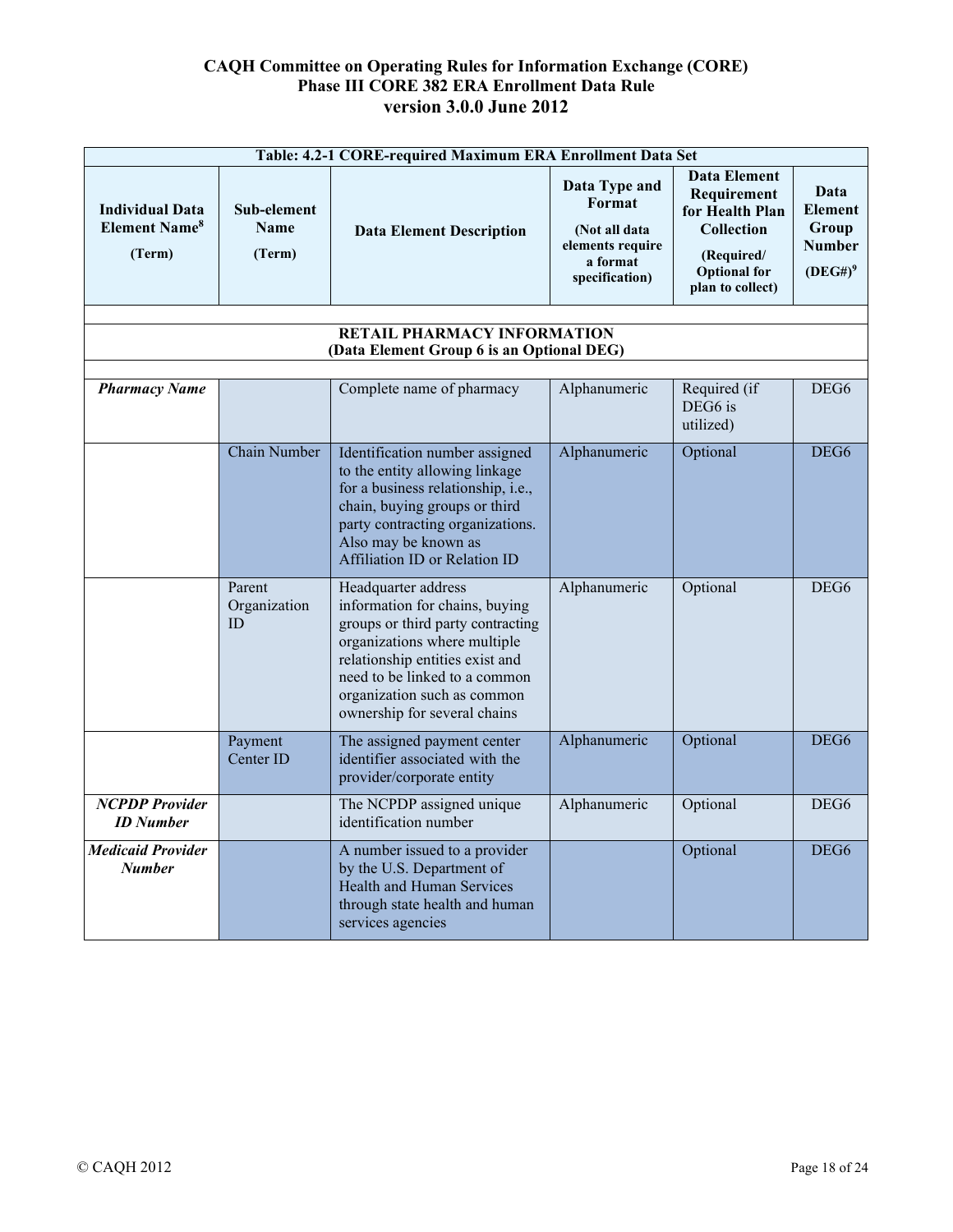|                                                                                                                                                    |                                                | Table: 4.2-1 CORE-required Maximum ERA Enrollment Data Set                                                                                            |                                                                                            |                                                                                                                                     |                                                                |
|----------------------------------------------------------------------------------------------------------------------------------------------------|------------------------------------------------|-------------------------------------------------------------------------------------------------------------------------------------------------------|--------------------------------------------------------------------------------------------|-------------------------------------------------------------------------------------------------------------------------------------|----------------------------------------------------------------|
| <b>Individual Data</b><br><b>Element Name<sup>8</sup></b><br>(Term)                                                                                | Sub-element<br><b>Name</b><br>(Term)           | <b>Data Element Description</b>                                                                                                                       | Data Type and<br>Format<br>(Not all data<br>elements require<br>a format<br>specification) | <b>Data Element</b><br>Requirement<br>for Health Plan<br><b>Collection</b><br>(Required/<br><b>Optional</b> for<br>plan to collect) | Data<br><b>Element</b><br>Group<br><b>Number</b><br>$(DEG#)^9$ |
|                                                                                                                                                    |                                                | ELECTRONIC REMITTANCE ADVICE INFORMATION                                                                                                              |                                                                                            |                                                                                                                                     |                                                                |
|                                                                                                                                                    |                                                | (Data Element Group 7 is a Required DEG)                                                                                                              |                                                                                            |                                                                                                                                     |                                                                |
| Preference for<br><b>Aggregation of</b><br><b>Remittance Data</b><br>(e.g., Account<br><b>Number Linkage</b><br>to Provider<br><b>Identifier</b> ) |                                                | Provider preference for<br>grouping (bulking) claim<br>payment remittance advice -<br>must match preference for EFT<br>payment                        |                                                                                            | Required; select<br>from below                                                                                                      | DEG7                                                           |
|                                                                                                                                                    | Provider Tax<br>Identification<br>Number (TIN) |                                                                                                                                                       | Numeric, 9<br>digits                                                                       | Optional-<br>required if NPI<br>is not applicable                                                                                   | DEG7                                                           |
|                                                                                                                                                    | National<br>Provider<br>Identifier<br>(NPI)    |                                                                                                                                                       | Numeric, 10<br>digits                                                                      | Optional-<br>required if TIN<br>is not applicable                                                                                   | DEG7                                                           |
| <b>Method of</b><br>Retrieval                                                                                                                      |                                                | The method in which the<br>provider will receive the ERA<br>from the health plan (e.g.,<br>download from health plan<br>website, clearinghouse, etc.) |                                                                                            | Optional<br>(Required if the<br>provider is not<br>using an<br>intermediary<br>clearinghouse<br>or vendor)                          | DEG7                                                           |
|                                                                                                                                                    |                                                | ELECTRONIC REMITTANCE ADVICE CLEARINGHOUSE INFORMATION                                                                                                |                                                                                            |                                                                                                                                     |                                                                |
|                                                                                                                                                    |                                                | (Data Element Group 8 is an Optional DEG)                                                                                                             |                                                                                            |                                                                                                                                     |                                                                |
| <b>Clearinghouse</b><br><b>Name</b>                                                                                                                |                                                | Official name of the provider's<br>clearinghouse                                                                                                      | Alphanumeric                                                                               | Required                                                                                                                            | DEG8                                                           |
| Clearinghouse<br><b>Contact Name</b>                                                                                                               |                                                | Name of a contact in<br>clearinghouse office for<br>handling ERA issues                                                                               | Alphanumeric                                                                               | Optional                                                                                                                            | DEG8                                                           |
|                                                                                                                                                    | Telephone<br>Number                            | Telephone number of contact                                                                                                                           | Numeric, 10<br>digits                                                                      | Optional                                                                                                                            | DEG8                                                           |
|                                                                                                                                                    | Email Address                                  | An electronic mail address at<br>which the health plan might<br>contact the provider's<br>clearinghouse                                               |                                                                                            | Optional                                                                                                                            | DEG8                                                           |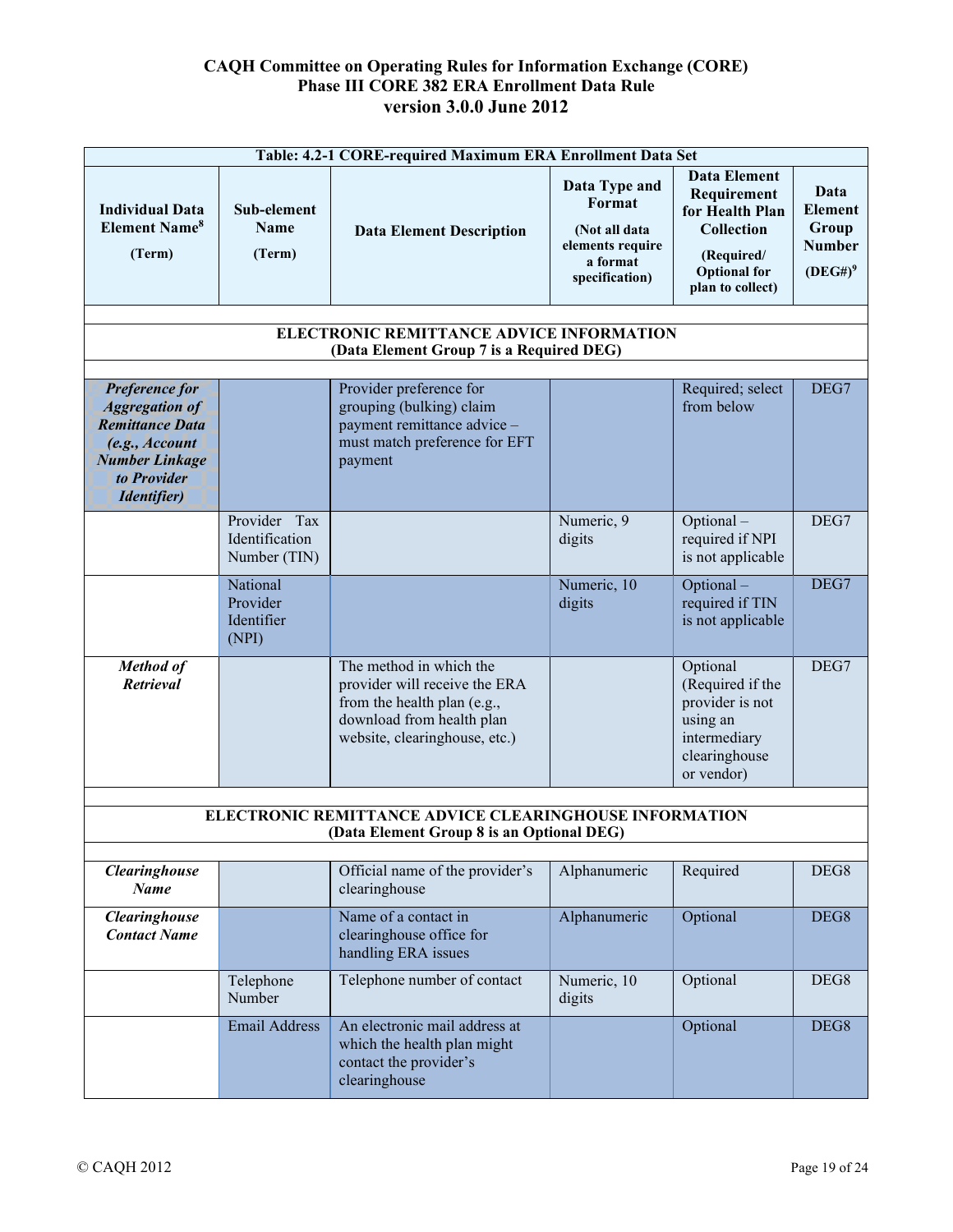|                                                                     |                                      | Table: 4.2-1 CORE-required Maximum ERA Enrollment Data Set                                    |                                                                                            |                                                                                                                                     |                                                                |
|---------------------------------------------------------------------|--------------------------------------|-----------------------------------------------------------------------------------------------|--------------------------------------------------------------------------------------------|-------------------------------------------------------------------------------------------------------------------------------------|----------------------------------------------------------------|
| <b>Individual Data</b><br><b>Element Name<sup>8</sup></b><br>(Term) | Sub-element<br><b>Name</b><br>(Term) | <b>Data Element Description</b>                                                               | Data Type and<br>Format<br>(Not all data<br>elements require<br>a format<br>specification) | <b>Data Element</b><br>Requirement<br>for Health Plan<br><b>Collection</b><br>(Required/<br><b>Optional</b> for<br>plan to collect) | Data<br><b>Element</b><br>Group<br><b>Number</b><br>$(DEG#)^9$ |
|                                                                     |                                      |                                                                                               |                                                                                            |                                                                                                                                     |                                                                |
|                                                                     |                                      | ELECTRONIC REMITTANCE ADVICE VENDOR INFORMATION<br>(Data Element Group 9 is an Optional DEG)  |                                                                                            |                                                                                                                                     |                                                                |
|                                                                     |                                      |                                                                                               |                                                                                            |                                                                                                                                     |                                                                |
| <b>Vendor Name</b>                                                  |                                      | Official name of the provider's<br>vendor                                                     | Alphanumeric                                                                               | Required                                                                                                                            | DEG9                                                           |
| <b>Vendor Contact</b><br><b>Name</b>                                |                                      | Name of a contact in vendor<br>office for handling ERA issues                                 | Alphanumeric                                                                               | Optional                                                                                                                            | DEG9                                                           |
|                                                                     | Telephone<br>Number                  | Telephone number of contact                                                                   | Numeric, 10<br>digits                                                                      | Optional                                                                                                                            | DEG9                                                           |
|                                                                     | <b>Email Address</b>                 | An electronic mail address at<br>which the health plan might<br>contact the provider's vendor |                                                                                            | Optional                                                                                                                            | DEG9                                                           |
|                                                                     |                                      |                                                                                               |                                                                                            |                                                                                                                                     |                                                                |
|                                                                     |                                      | <b>SUBMISSION INFORMATION</b>                                                                 |                                                                                            |                                                                                                                                     |                                                                |
|                                                                     |                                      | (Data Element Group 10 is a Required DEG)                                                     |                                                                                            |                                                                                                                                     |                                                                |
|                                                                     |                                      |                                                                                               |                                                                                            |                                                                                                                                     |                                                                |
| <b>Reason for</b><br><b>Submission</b>                              |                                      |                                                                                               |                                                                                            | Required; select<br>from below                                                                                                      | DEG10                                                          |
|                                                                     | New<br>Enrollment                    |                                                                                               |                                                                                            | Optional                                                                                                                            | DEG10                                                          |
|                                                                     | Change<br>Enrollment                 |                                                                                               |                                                                                            | Optional                                                                                                                            | DEG10                                                          |
|                                                                     | Cancel<br>Enrollment                 |                                                                                               |                                                                                            | Optional                                                                                                                            | DEG10                                                          |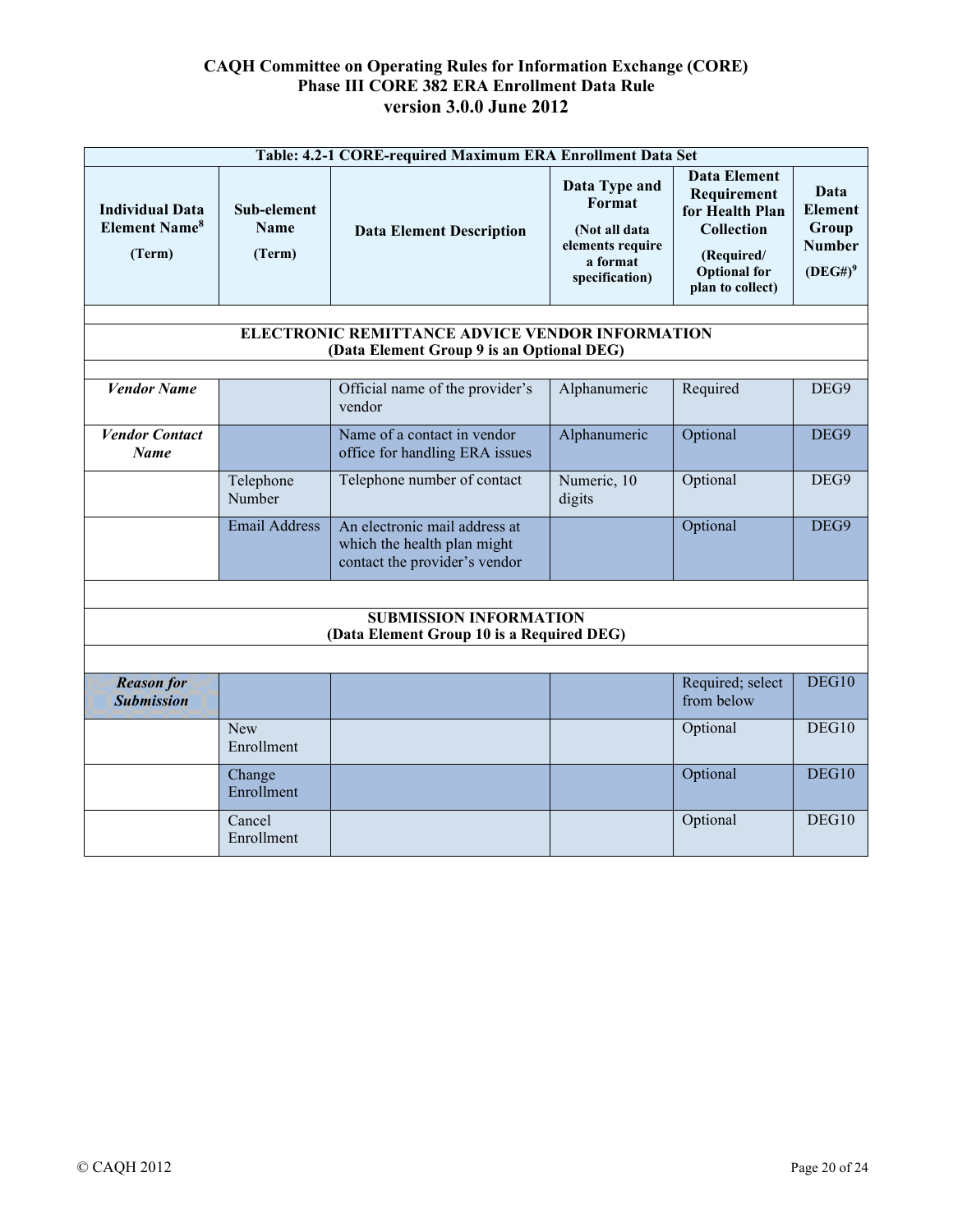|                                                                     | Table: 4.2-1 CORE-required Maximum ERA Enrollment Data Set       |                                                                                                                                                                                                                                                                                          |                                                                                            |                                                                                                                              |                                                                |  |
|---------------------------------------------------------------------|------------------------------------------------------------------|------------------------------------------------------------------------------------------------------------------------------------------------------------------------------------------------------------------------------------------------------------------------------------------|--------------------------------------------------------------------------------------------|------------------------------------------------------------------------------------------------------------------------------|----------------------------------------------------------------|--|
| <b>Individual Data</b><br><b>Element Name<sup>8</sup></b><br>(Term) | Sub-element<br><b>Name</b><br>(Term)                             | <b>Data Element Description</b>                                                                                                                                                                                                                                                          | Data Type and<br>Format<br>(Not all data<br>elements require<br>a format<br>specification) | <b>Data Element</b><br>Requirement<br>for Health Plan<br>Collection<br>(Required/<br><b>Optional</b> for<br>plan to collect) | Data<br><b>Element</b><br>Group<br><b>Number</b><br>$(DEG#)^9$ |  |
|                                                                     |                                                                  | <b>SUBMISSION INFORMATION (Continued)</b><br>(Data Element Group 10 is a Required DEG)                                                                                                                                                                                                   |                                                                                            |                                                                                                                              |                                                                |  |
| Authorized<br><b>Signature</b>                                      |                                                                  | The signature of an individual<br>authorized by the provider or its<br>agent to initiate, modify or<br>terminate an enrollment. May<br>be used with electronic and<br>paper-based manual enrollment                                                                                      |                                                                                            | Required; select<br>from below                                                                                               | DEG10                                                          |  |
|                                                                     | Electronic<br>Signature of<br>Person<br>Submitting<br>Enrollment |                                                                                                                                                                                                                                                                                          |                                                                                            | Optional                                                                                                                     | DEG10                                                          |  |
|                                                                     | Written<br>Signature of<br>Person<br>Submitting<br>Enrollment    | A (usually cursive) rendering of<br>a name unique to a particular<br>person used as confirmation of<br>authorization and identity                                                                                                                                                        |                                                                                            | Optional                                                                                                                     | DEG10                                                          |  |
|                                                                     | <b>Printed Name</b><br>of Person<br>Submitting<br>Enrollment     | The printed name of the person<br>signing the form; may be used<br>with electronic and paper-based<br>manual enrollment                                                                                                                                                                  |                                                                                            | Optional                                                                                                                     | DEG10                                                          |  |
|                                                                     | Printed Title<br>of Person<br>Submitting<br>Enrollment           | The printed title of the person<br>signing the form; may be used<br>with electronic and paper-based<br>manual enrollment                                                                                                                                                                 |                                                                                            | Optional                                                                                                                     | DEG10                                                          |  |
| <b>Submission Date</b>                                              |                                                                  | The date on which the<br>enrollment is submitted                                                                                                                                                                                                                                         | CCYYMMDD <sup>24</sup>                                                                     | Optional                                                                                                                     | DEG10                                                          |  |
| <b>Requested ERA</b><br><b>Effective Date</b>                       |                                                                  | Date the provider wishes to<br>begin ERA; per Phase III CORE<br>Health Care Claim<br>Payment/Advice (835)<br><b>Infrastructure Rule Version</b><br>3.0.0: there may be a dual<br>delivery period depending on<br>whether the entity has such an<br>agreement with its trading<br>partner | <b>CCYYMMDD</b>                                                                            | Optional                                                                                                                     | DEG10                                                          |  |

<sup>&</sup>lt;sup>24</sup> ASC X12 Standards Version 005010 for X12 Data Element 373 Date used in the ASC X12 005010X221 Health Care Claim Payment/Advice Technical Report Type 3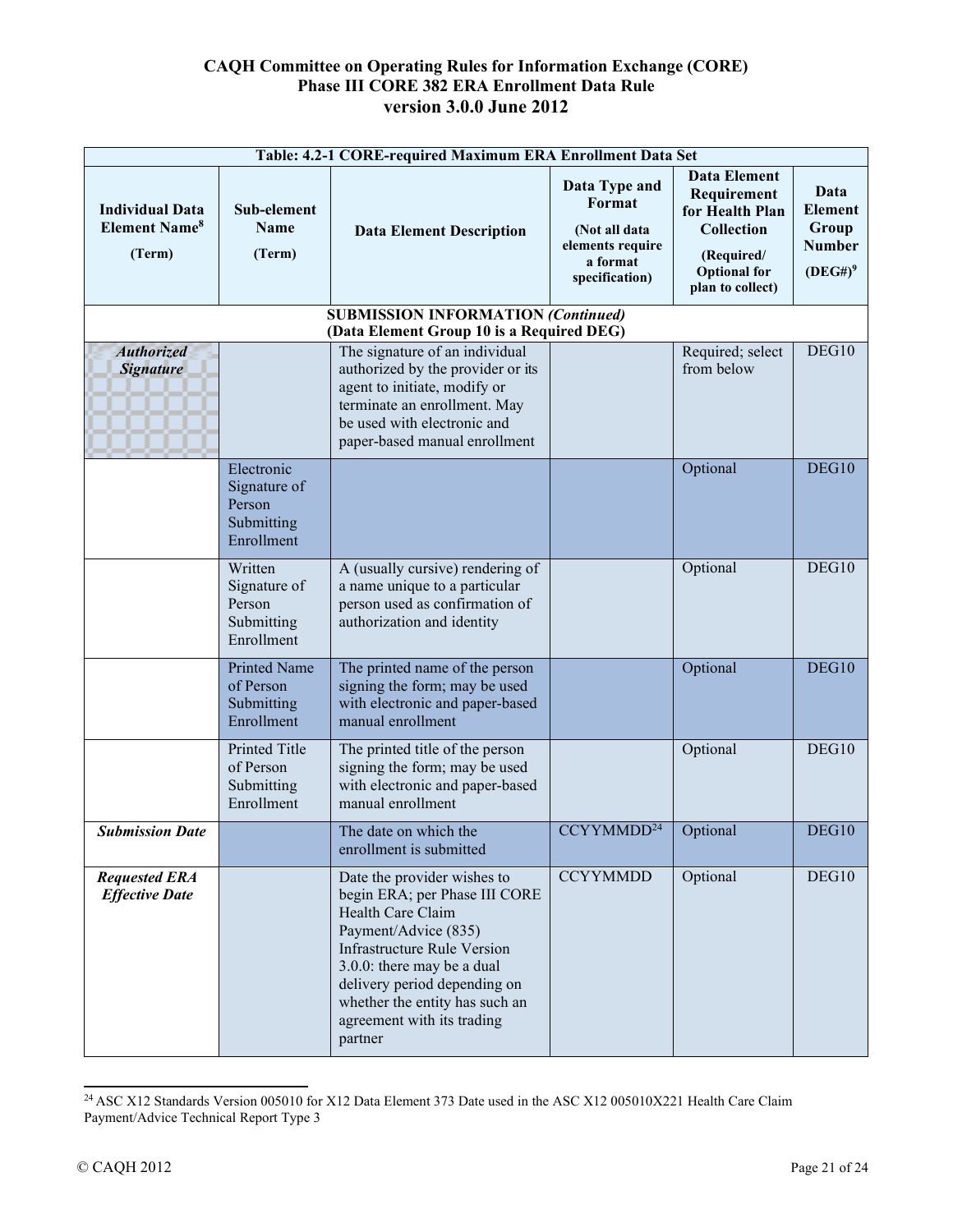## <span id="page-20-0"></span>*4.3 CORE Master Template for Collecting ERA Enrollment Data*

#### <span id="page-20-1"></span>**4.3.1 Master Template for Manual Paper-Based Enrollment**

The name of the health plan (or its agent or the vendor offering ERA) and the purpose of the form will be on the top of the form, e.g., Health Plan X: Electronic Remittance Advice (ERA) Authorization Agreement.

A health plan (or its agent or a vendor offering ERA) is required to use the format, flow and data set including data element descriptions in Table 4.2-1 as the CORE Master ERA Enrollment Submission form when using a manual paper-based enrollment method. All CORE-required ERA Enrollment data elements must appear on the paper form in the same order as they appear in Table 4.2-1.

A health plan (or its agent) cannot revise or modify:

- The name of a CORE Master ERA Enrollment Data Element Name
- The usage requirement of a CORE Master ERA Enrollment Data Element
- The Data Element Group number of a CORE Master ERA Enrollment Data Element

Beyond the data elements and their flow, a health plan (or its agent) must:

- Develop and make available to the healthcare provider (or its agent) specific written instructions and guidance for the healthcare provider (or its agent) when completing and submitting the enrollmentform, including when using paper
- Provide a number to fax and/or a U.S. Postal Service or email address to send the completed form
- Include contact information for the health plan, specifically a telephone number and/or email address to send questions
- Include authorization language for the provider to read and consider
- Include a section in the form that outlines how the provider can access online instructions for how the provider can determine the status of the ERA enrollment
- Clearly label any appendix describing its purpose as it relates to the provider enrolling in ERA

#### <span id="page-20-2"></span>**4.3.2 Master Template for Electronic Enrollment**

When electronically enrolling a healthcare provider in ERA, a health plan (or its agent) must use the CORE Master ERA Enrollment Data Element Name and Sub-element Name without revision or modification.

When using an XML-based electronic approach, the Data Element Name and Sub-element Name must be used exactly as represented in the table enclosed in angle brackets (i.e.,  $\langle \rangle$ ) for the standard XML element name and all spaces replaced with an underscore [  $\Box$ ] character, e.g., <Provider Address>.

As noted below in §4.4, a health plan (or its agent or vendors offering ERA enrollment) will offer an electronic way for provider to complete and submit the ERA enrollment. A health plan may use a web-based method for its electronic approach to offering ERA enrollment. The design of the website is restricted by this rule only to the extent that the flow, format and data set including data element descriptions established by this rule must be followed.

### <span id="page-20-3"></span>*4.4 CORE Electronic Safe Harbor for ERA Enrollment to Occur Electronically*

This rule provides an ERA enrollment "Electronic Safe Harbor" by which health plans, healthcare providers,their respective agents, application vendors and intermediaries can be assured will be supported by any trading partner. This ERA Enrollment Data Rule specifies that all health plans and their respective agents *must implement and*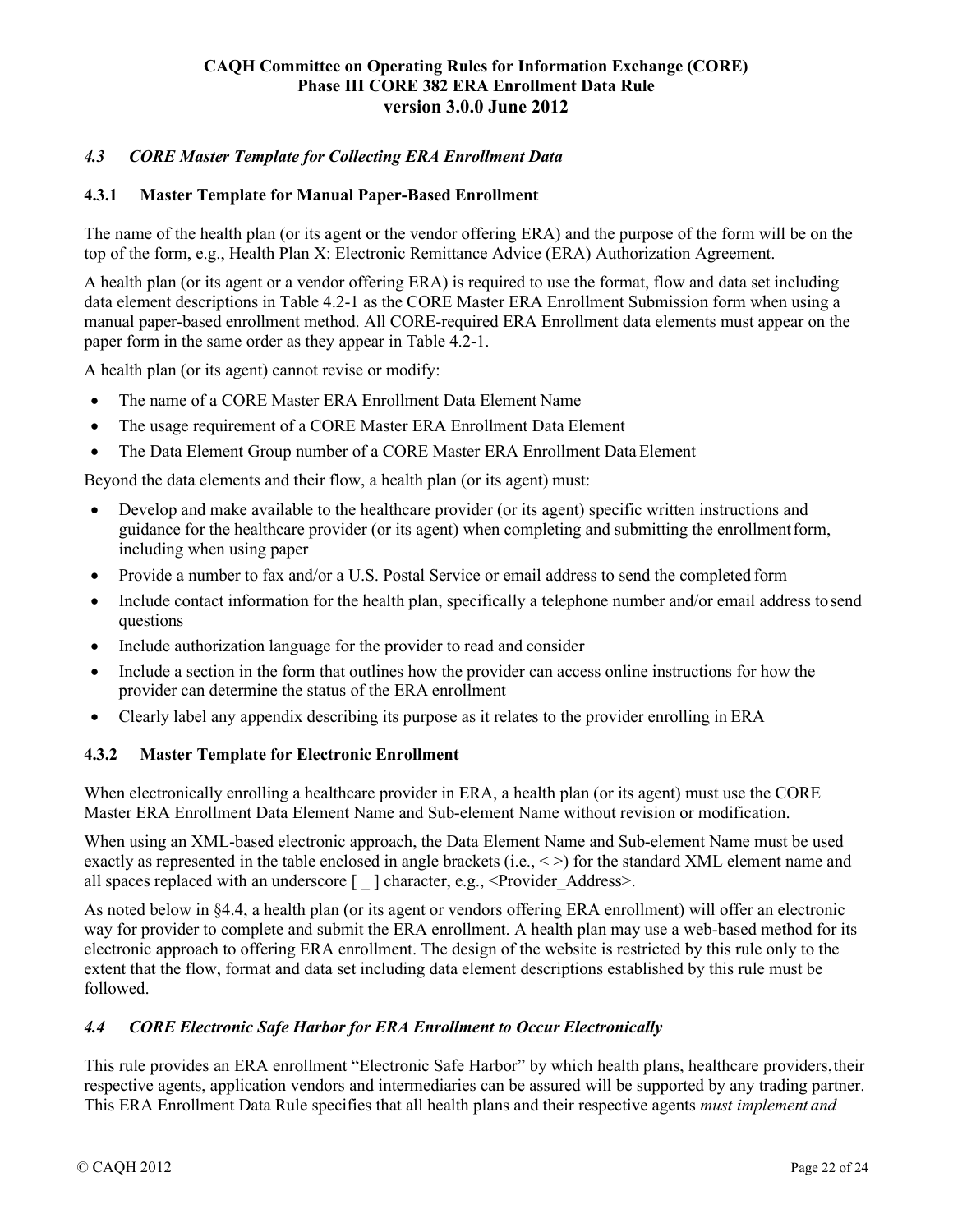*offer to any trading partner (e.g., a healthcare provider) an electronic method (actual method to be determined by health plan or its agent) and process for collecting the CORE-required Maximum ERA Enrollment Data Set.* As an ERA enrollment "Safe Harbor," this rule:

- **DOES NOT** require health plans or their agents to discontinue using existing manual and/or paper-based methods and processes to collect the CORE-required Maximum ERA Enrollment Data Set.
- **DOES NOT** require health plans or their agents to use ONLY an electronic method and process for collecting the CORE-required Maximum ERA Enrollment Data Set.
- **DOES NOT** require an entity to do business with any trading partner or other entity.

CORE expects that in some circumstances, health plans or their agents may agree to use non-electronic methods and mechanisms to achieve the goal of the collection of ERA enrollment data – and that provider trading partners will respond to using this method should they choose to do so.

However, the electronic ERA enrollment "Safe Harbor" mechanism offered by a health plan and its agent MUST be used by the health plan or its agent if requested by a trading partner or its agent. The electronic ERA enrollment "Safe Harbor" mechanism is not limited to single entity enrollments and may include a batch of enrollments. If the health plan or its agent does not believe that this CORE ERA Enrollment Safe Harbor is the best mechanism for that particular trading partner or its agent, it may work with its trading partner to implement a different, mutually agreeable collection method. However, if the trading partner insists on conducting ERA Enrollment electronically, the health plan or its agent must accommodate that request. This clarification is not intended in any way to modify entities' obligations to exchange electronic transactions as specified by HIPAA or other Federal and state regulations.

# <span id="page-21-0"></span>*4.5 Time Frame for Rule Compliance25*

Not later than the date that is six months after the compliance date specified in any Federal regulation adopting this CORE Operating Rule, a health plan or its agent that uses a paper-based form to collect and submit the CORE-required Maximum ERA Enrollment Data Set must convert all its paper-based forms to comply with the data set specified in this rule.<sup>26</sup> Should such paper forms be available at provider's offices or other locations, it is expected that such paper-based forms will be replaced.

If a health plan or its agent does not use a paper-based manual method and process to collect the CORE-required Maximum ERA Enrollment Data Set as of the compliance date specified in any Federal regulation adopting this CORE Rule, it is not required by this rule to implement a paper-based manual process on or after the compliance date.

It will be expected that all electronic ERA enrollment will meet this rule requirement as of the compliance date, and that the health plan (or its agent) will inform its providers that an electronic option is now available, if not previously available.

# <span id="page-21-1"></span>**5 Conformance Requirements**

Separate from any HHS certification/compliance program to demonstrate conformance as mandated underACA Section 1104, CAQH CORE offers *voluntary* CORE Certification for all Phases of the CAQH CORE Operating Rules. CORE Certification is completely optional. Pursuing *voluntary* CORE Certification offers an entity a

 $^{25}$  Some health plans have expressed concern regarding the timeframe for effective date of EFT and ERA operating rules as specified in ACA Section 1104, i.e., not later than January 1, 2014, as being too restrictive, given the myriad other regulatory mandates currently being confronted by the industry.

<sup>&</sup>lt;sup>26</sup> The rule recognizes that some public/Federal entities have review and approval processes that are unique and may require significant planning time and resources to meet the rule requirements.